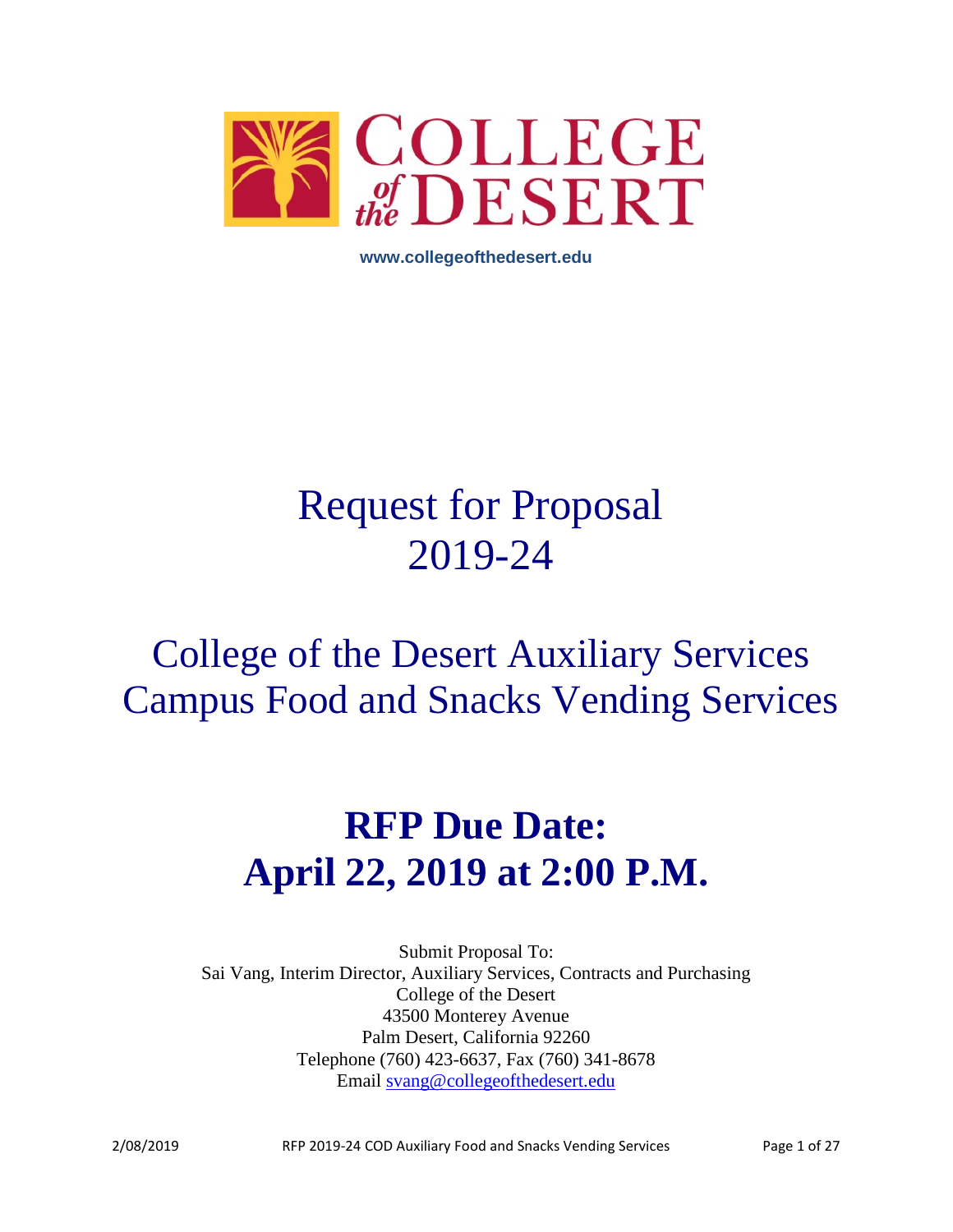# **Table of Contents**

| 1.             |  |  |  |  |
|----------------|--|--|--|--|
| 2.             |  |  |  |  |
| 3.             |  |  |  |  |
| 4.             |  |  |  |  |
| 5.             |  |  |  |  |
| 6.             |  |  |  |  |
|                |  |  |  |  |
| $\mathbf{1}$ . |  |  |  |  |
| 2.             |  |  |  |  |
| 3.             |  |  |  |  |
| 4.             |  |  |  |  |
| 5.             |  |  |  |  |
| 6.             |  |  |  |  |
| 7.             |  |  |  |  |
| 8.             |  |  |  |  |
| 9.             |  |  |  |  |
|                |  |  |  |  |
|                |  |  |  |  |
|                |  |  |  |  |
|                |  |  |  |  |
|                |  |  |  |  |
|                |  |  |  |  |
|                |  |  |  |  |
|                |  |  |  |  |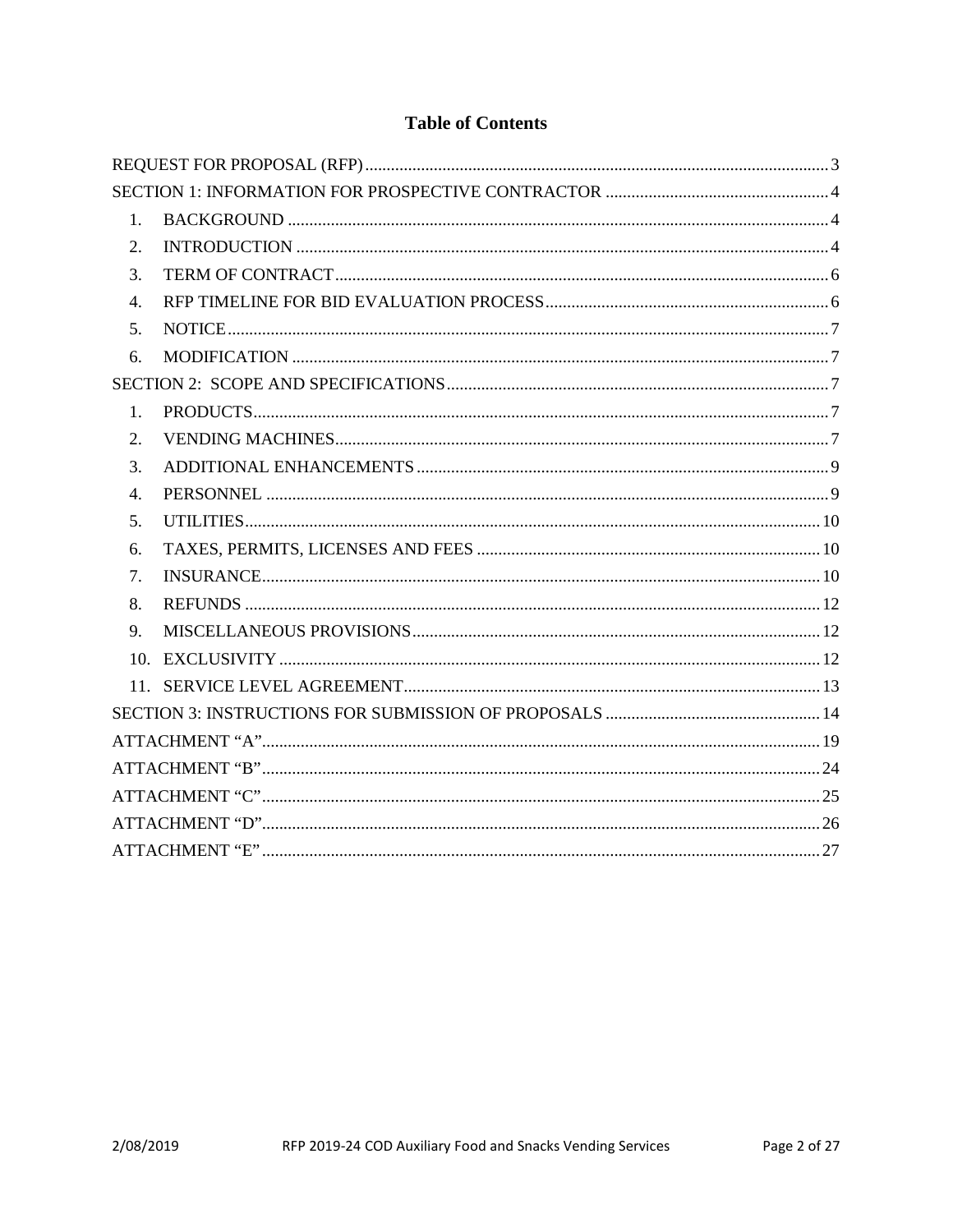# <span id="page-2-0"></span>**DESERT COMMUNITY COLLEGE DISTRICT AUXILIARY SERVICES REQUEST FOR PROPOSAL (RFP) FOR CAMPUS FOOD AND SNACKS VENDING SERVICES**

The Desert Community College District Auxiliary Services (Auxiliary) seeks proposals (Proposals) from qualified contractors to provide food and snacks vending services for the College of the Desert (College) campuses throughout the Desert Community College District's (District) five campuses. The Auxiliary anticipates the contractor (Contractor) to be awarded the contract in June 2019 and to commence services July 1, 2019.

Copies of this request for proposal can be obtained by emailing [svang@collegeofthedesert.edu](mailto:svang@collegeofthedesert.edu) or calling (760) 423-6637. The proposal is also available on the College's website at: [www.collegeofthedesert.edu.](http://www.collegeofthedesert.edu/)

All proposals must be received no later than **2:00 P.M. on April 22, 2019.** Late proposals will be rejected. It is the responsibility of the submitting Contractor to make sure the proposal is delivered to the specified location by the date and time specified above. Proposals must be sealed with the envelope(s) clearly marked in the lower left hand corner "Sealed Proposal for Campus Food and Snacks Vending Services".

Complete, sign, and return the original, one (1) copy and one (1) electronic version of the proposals to the following address:

> College of the Desert Attn: Sai Vang, Interim Director, Auxiliary Services, Contracts and Purchasing 43500 Monterey Avenue Palm Desert, California 92260

Email: svang@collegeofthedesert.edu

#### **"SEALED PROPOSAL FOR CAMPUS SNACKS VENDING SERVICES"**

All questions and inquiries should be made in writing and e-mailed to: Sai Vang (email[\)](mailto:majd.askar@rccd.edu) [svang@collegeofthedesert.edu.](mailto:svang@collegeofthedesert.edu) Any resultant changes will be issued in the form of an addendum to the RFP.

The District reserves the right to reject any or all proposals or to waive any irregularities therein. No proposals may be withdrawn for a period of sixty (60) days after the proposal submission date.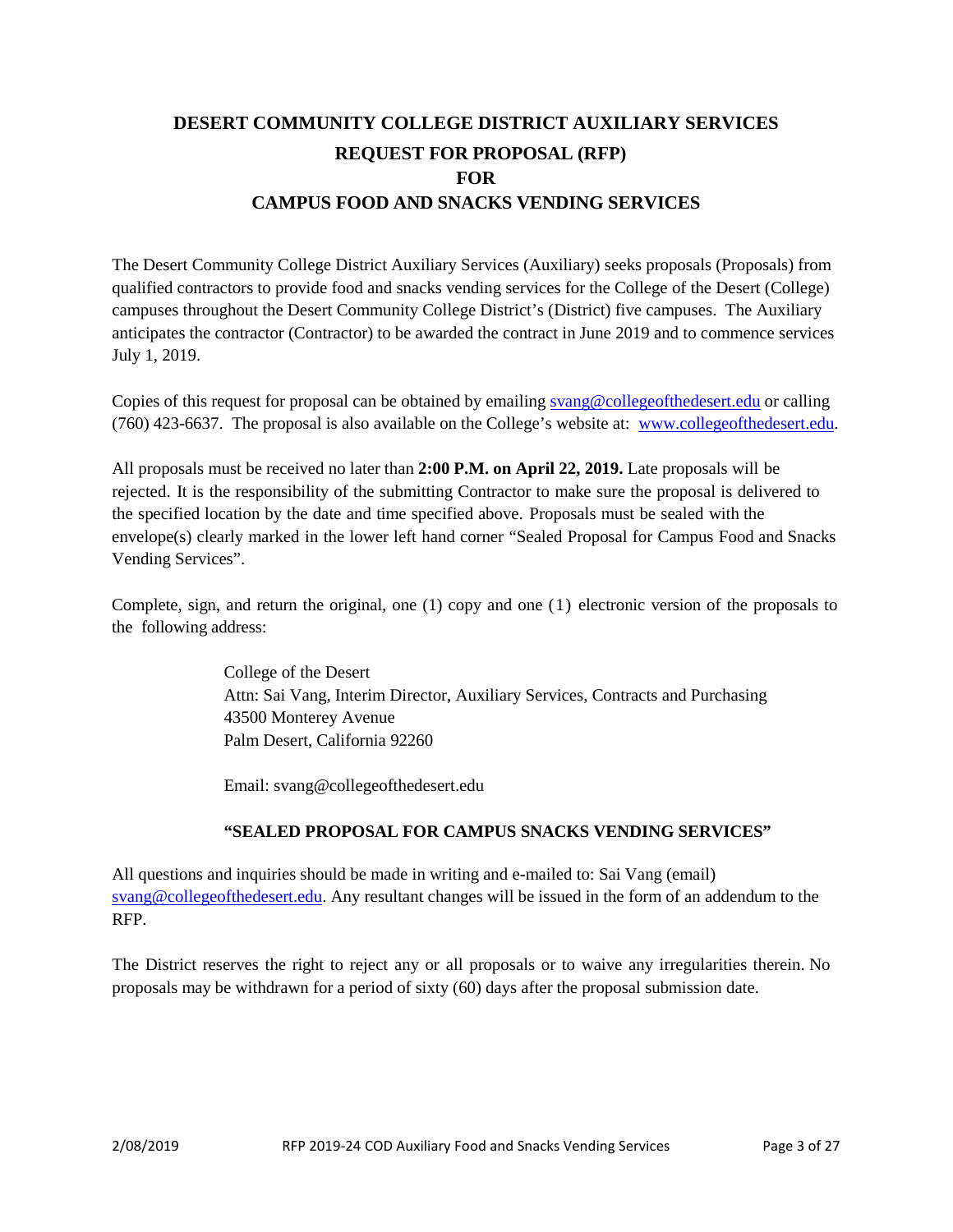# **SECTION 1: INFORMATION FOR PROSPECTIVE CONTRACTOR**

## <span id="page-3-1"></span><span id="page-3-0"></span>**1. BACKGROUND**

The Desert Community College District Auxiliary Services invites qualified Contractors to submit a proposal in response to this Request for Proposal, for exclusive food and snacks vending services throughout the District's five campuses.

The mission of the College of the Desert is to "provide excellent educational programs in basic skills, career and technical education, certificate, transfer preparation, associate degrees, noncredit and distance education, which are continuously evaluated and improved. Our programs and services contribute to the success, learning and achievement of our diverse students and the vitality of the Desert Community College District, surrounding areas and beyond." The College draws students from the geographical area known as the Coachella Valley, including the cities of Palm Springs, Cathedral City, Rancho Mirage, Desert Hot Springs, Palm Desert, Indian Wells, La Quinta, Indio, Coachella, and the communities of Mecca and Thermal. The central portion of the Coachella Valley is located about 120 miles east of Los Angeles and approximately 120 miles northeast of San Diego.

Founded in 1958, the College offers 196 associate degree and certificate programs that lead to a career or transfer to a four-year university. The College is training and educating the next generation of clean technology professionals, childcare providers, allied healthcare workers, architects, public safety experts, culinary and hospitality professionals, and more. The College employs 570 faculty members serving approximately 16,000 students and more than 300 staff and administrators.

The College first opened its doors in 1962 with nine buildings on 160 acres in Palm Desert, California. In 2016, the voters in the District overwhelmingly approved a \$577 million bond measure to enable the College to renovate and expand its campuses, including a new state-of-the-art campus in Palm Springs.

# <span id="page-3-2"></span>**2. INTRODUCTION**

The Auxiliary seeks to establish a business partnership with a qualified and competent Contractor to provide food and snacks vending services at the Palm Desert, Indio, Mecca/Thermal, Desert Hot Springs, and Palm Springs Campuses.

College of the Desert is a two-year higher education institution and is one of 114 colleges in the California Community College system. The regular academic calendar runs approximately from the fourth week in August through the end of May. Winter session classes are offered throughout the month of January. Summer session classes are offered from the second week of June through the first week of August.

Students, faculty, staff and visitors use the vending services to obtain a variety of food and snack products. It is important as a potential Contractor to keep the needs and concerns of the customers in mind. A consistent and convenient product is most important. All vending machines should be stocked with similar products and maintain steady deliveries to ensure that access to vending products are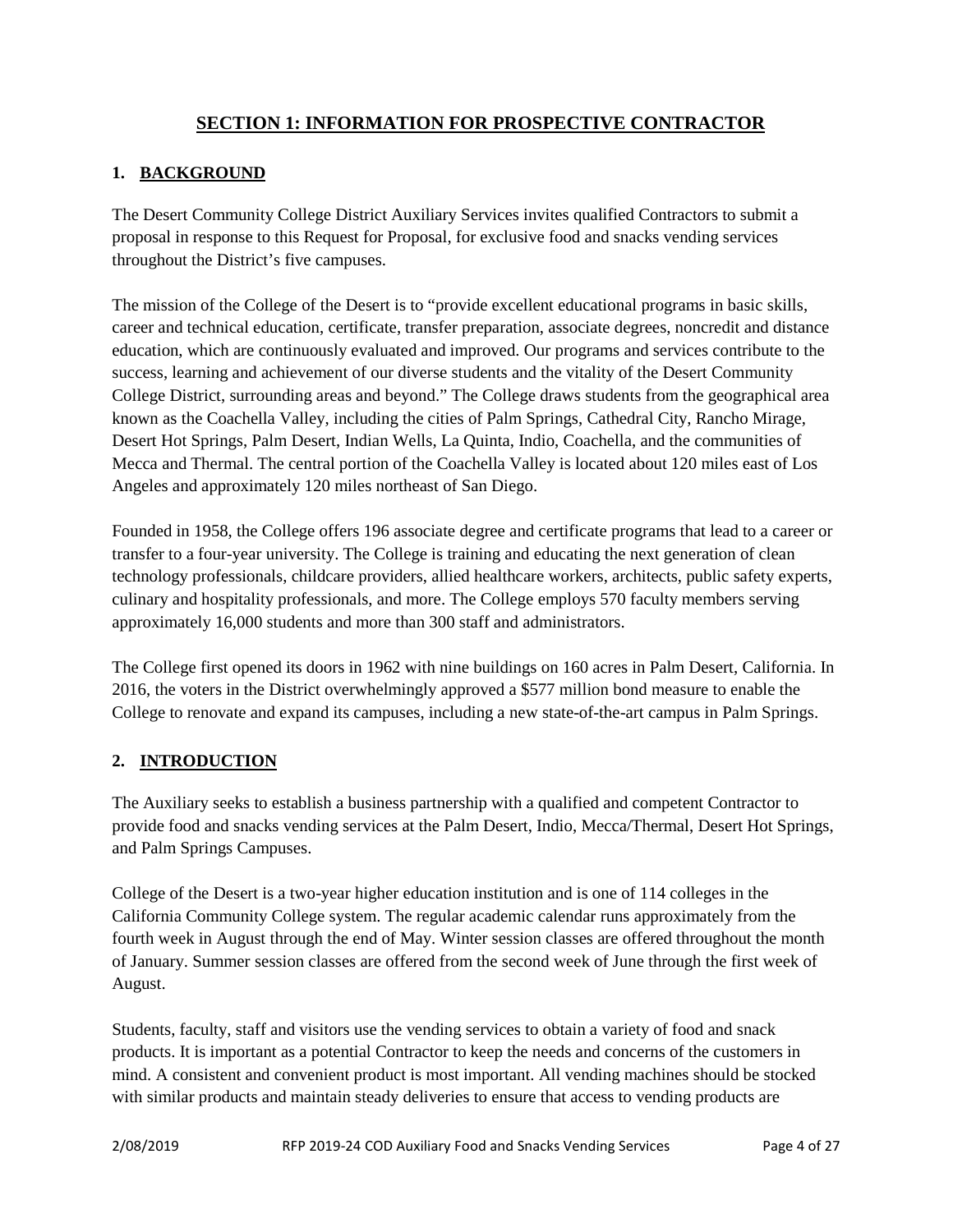available from 6:00 A.M. to 11:00 P.M. or in accordance with facility hours.

The goal is to maintain quality food and snacks vending services and increase net revenues by maximizing the availability of product, and by developing creative strategies that benefit the District and the Contractor. It is anticipated that an exclusive, long term agreement for food and snacks vending services will provide additional resources, beyond preferential pricing and commissions.

This proposal is being competitively bid and will be awarded on the basis of the economic model deemed best by the selection committee for the interest of the College, students, and staff; and substantially compliant with all of the proposal's minimum requirements. As an example, this may include the following:

- Ability to deliver a wide variety of products, including fresh and healthy options, and microwavable meals
- Anticipated/guaranteed realized revenue in support of the District
- Feasibility, innovation, communication, specific ideas and resources identified to support revenue and other objectives
- Ability to expand and enhance the current vending locations including providing enclosures that are approved by the district
- State-of-the-art technology with electronic sales tracking and machine monitoring systems

Proposals should explain the Contractor's ability to respond to the above criteria. The proposal should be organized and appropriately delineated to address each of these areas.

Please provide in your proposal the following specific information:

- 1) A current annual financial report prepared within the last twelve (12) months.
- 2) A list of at least five (5) current accounts and addresses in Southern California.
- 3) A chart of the Contractor's organization. Define how you are organized (Corp., LLP, etc.) and any parent or controlling entities or individuals.
- 4) Description and location of your office(s) that would service this account.
- 5) A brief resume of the supervisor and manager that would be assigned to this account.
- 6) The ability to provide our District with a comprehensive line of products which respond to consumer demand and brand preference.
- 7) A list of the equipment that the Contractor proposes to provide.
- 8) A detailed Food and Snacks Agreement that includes service and reporting commitments,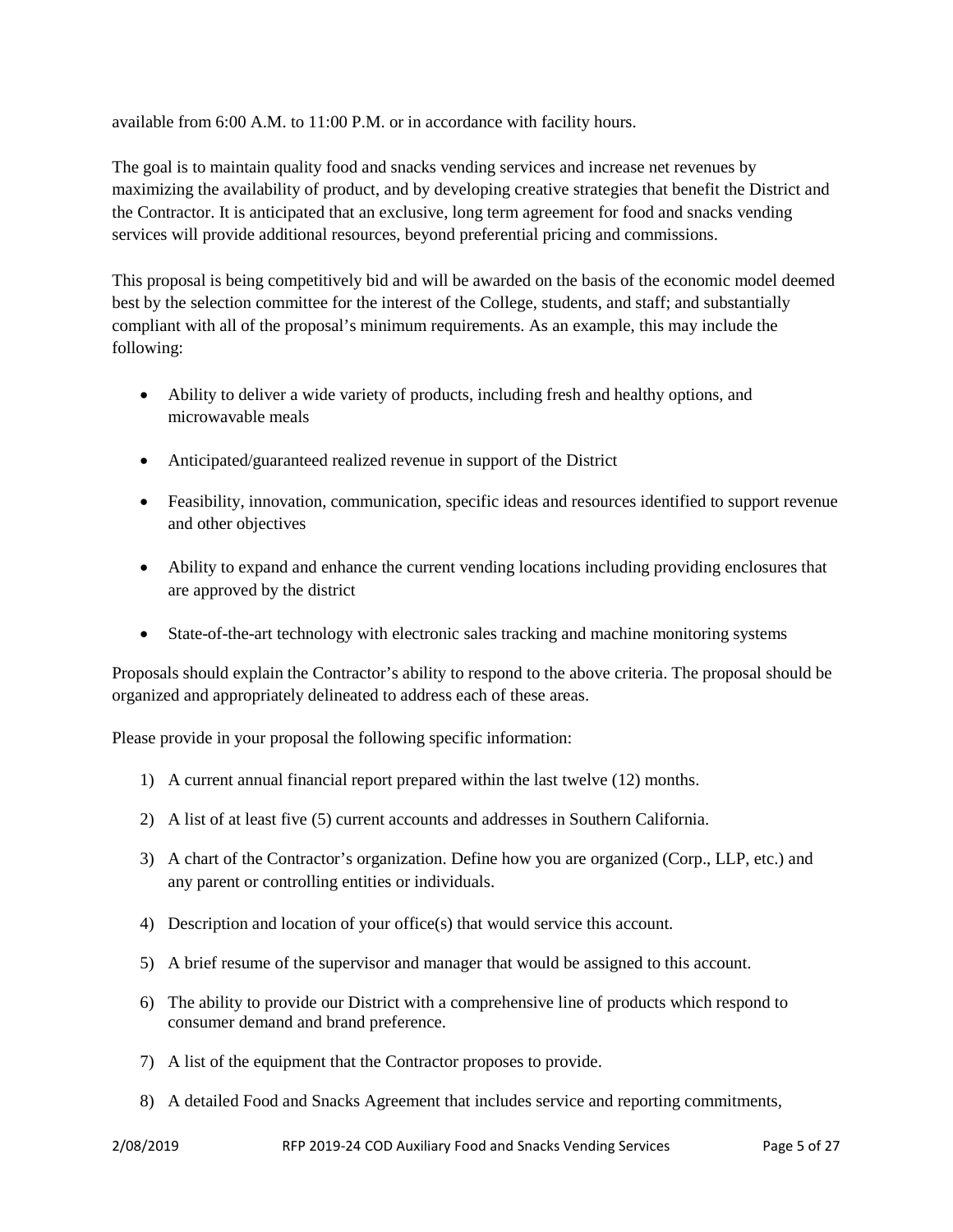marketing proposals, distribution and dispute resolution.

- 9) Submitted proposals must be dated and signed by an authorized representative of the Contractor's organization.
- 10) Proposals are requested as specified. If the description of the Contractor's offer differs in any way, a detailed explanation must follow.

It should be noted that the Auxiliary maintains separate contracts with Pacific Dinning for food services concession, the Pepsi Beverages Company for exclusive beverages services, including beverage vending machines, and the Follett Higher Education Group for operation of the bookstore. In addition, the College maintains two (2) student run snacks and beverage stalls (Roadrunner Café and Solutions Kiosk) to teach students how to operate a small business.

# <span id="page-5-0"></span>**3. TERM OF CONTRACT**

- The Auxiliary will consider bids from Contractors starting with a three (3) year agreement with option to renew for an additional two (2) year term, not to exceed five (5) years. The District will also consider a maximum five (5) year agreement.
- The District may terminate the agreement for cause by providing a show cause letter to the Contractor citing instances of non-compliance.
- The Contractor shall have thirty (30) days to cure non-compliance to the satisfaction of the district.
- Contractor agrees to remove all machines/equipment within (5) business days following the effective termination date of this agreement.
- During the term of this agreement, Contractor shall meet with the District designee twice a year to discuss the operations, any trends, proposals, new product lines, etc. Annually a comprehensive business review is requested.

#### <span id="page-5-1"></span>**4. RFP TIMELINE FOR BID EVALUATION PROCESS**

The District anticipates the following schedule for selecting a Contractor.

| March 20, 2019      | Notification of RFP availability                                |  |  |  |
|---------------------|-----------------------------------------------------------------|--|--|--|
| <b>Upon Request</b> | Distribution of RFP to all interested Contractors               |  |  |  |
| April 22, 2019      | Proposal due by 2:00 P.M. to:                                   |  |  |  |
|                     | College of the Desert                                           |  |  |  |
|                     | Attn: Sai Vang, Interim Director, Auxiliary Services, Contracts |  |  |  |
|                     | & Purchasing                                                    |  |  |  |
|                     | 43500 Monterey Avenue                                           |  |  |  |
|                     | Palm Desert, California 92260                                   |  |  |  |
|                     |                                                                 |  |  |  |
|                     | Email: svang@collegeofthedesert.edu                             |  |  |  |
|                     |                                                                 |  |  |  |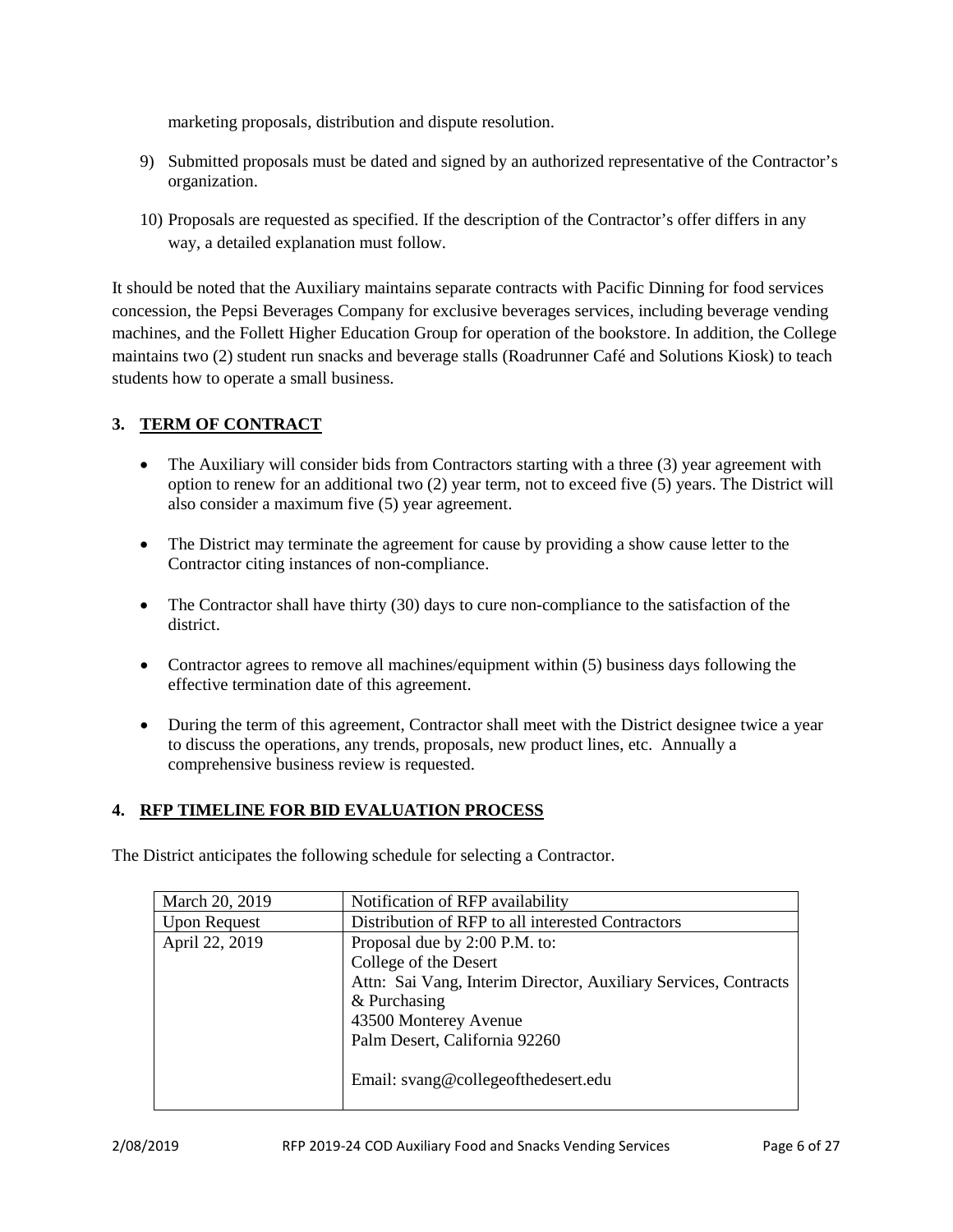| April 22 - 26, 2019  | Review of qualified proposals and reference checks            |  |  |
|----------------------|---------------------------------------------------------------|--|--|
| Week of May 10, 2019 | Mandatory presentations to the Food Advisory Committee        |  |  |
| End of June 2019     | Award of Agreement                                            |  |  |
| <b>TRD</b>           | Signing of agreement and submission of insurance certificates |  |  |
| July 1, 2019         | Agreement commences                                           |  |  |

# <span id="page-6-0"></span>**5. NOTICE**

Any formal notice shall be deemed to be sufficient when given by the district to the Contractor by registered or certified mail addressed to the Contractor at the business address shown on the proposal. Any formal notice given by the Contractor to the District shall be deemed sufficient when sent by registered or certified mail to College of the Desert, Attention: Sai Vang, Interim Director, Auxiliary Services, Contracts and Purchasing, 43500 Monterey Avenue, Palm Desert, CA 92260.

# <span id="page-6-1"></span>**6. MODIFICATION**

- a) Modifications to the terms of the agreement may be made by mutual agreement in writing between the parties.
- b) Proposed commissions, guaranteed minimum annual commission, signing bonuses or contributions will be considered firm for the entire term of the agreement unless it is documented, and accepted by the District, that are documented reasons of changes in legislation, taxes, fees or a significant condition outside the control of the Contractor that justifies a renegotiation. Due to ongoing college construction and maintenance projects, it is expected that some vending locations may be closed, and new or remodeled locations be opened over time and these situations are routine and are not considered justification to renegotiate.
- c) Contractor will provide, at its cost, necessary documentation to the District to make any changes it requests.

# **SECTION 2: SCOPE AND SPECIFICATIONS**

# <span id="page-6-3"></span><span id="page-6-2"></span>**1. PRODUCTS**

The Contractor shall be responsive to students and staff consumer demand and brand preference when providing food and snacks vending products. In spring of 2018, the College conducted Food and Beverage Surveys to gather feedback from students, faculty and staff. The survey reports are made available by clicking on the links below:

- Student [Food and Beverage Survey, Spring 2018](http://collegeofthedesert.edu/fs/fs/rfp/Current%20RFPs/Food%20and%20Beverage%20Survey%20Spring%202018%20Students%20revDM.pdf)
- Faculty and Staff [Food and Beverage Survey, Spring 2018](http://collegeofthedesert.edu/fs/fs/rfp/Current%20RFPs/Food%20and%20Beverage%20Survey%20Spring%202018%20Faculty%20and%20Staff%20revDM.pdf)

# <span id="page-6-4"></span>**2. VENDING MACHINES**

a) The Contractor shall install, at its expense, at the locations of vending machines specified by the District. Attachment "A" is a current listing of vending machines located in the District's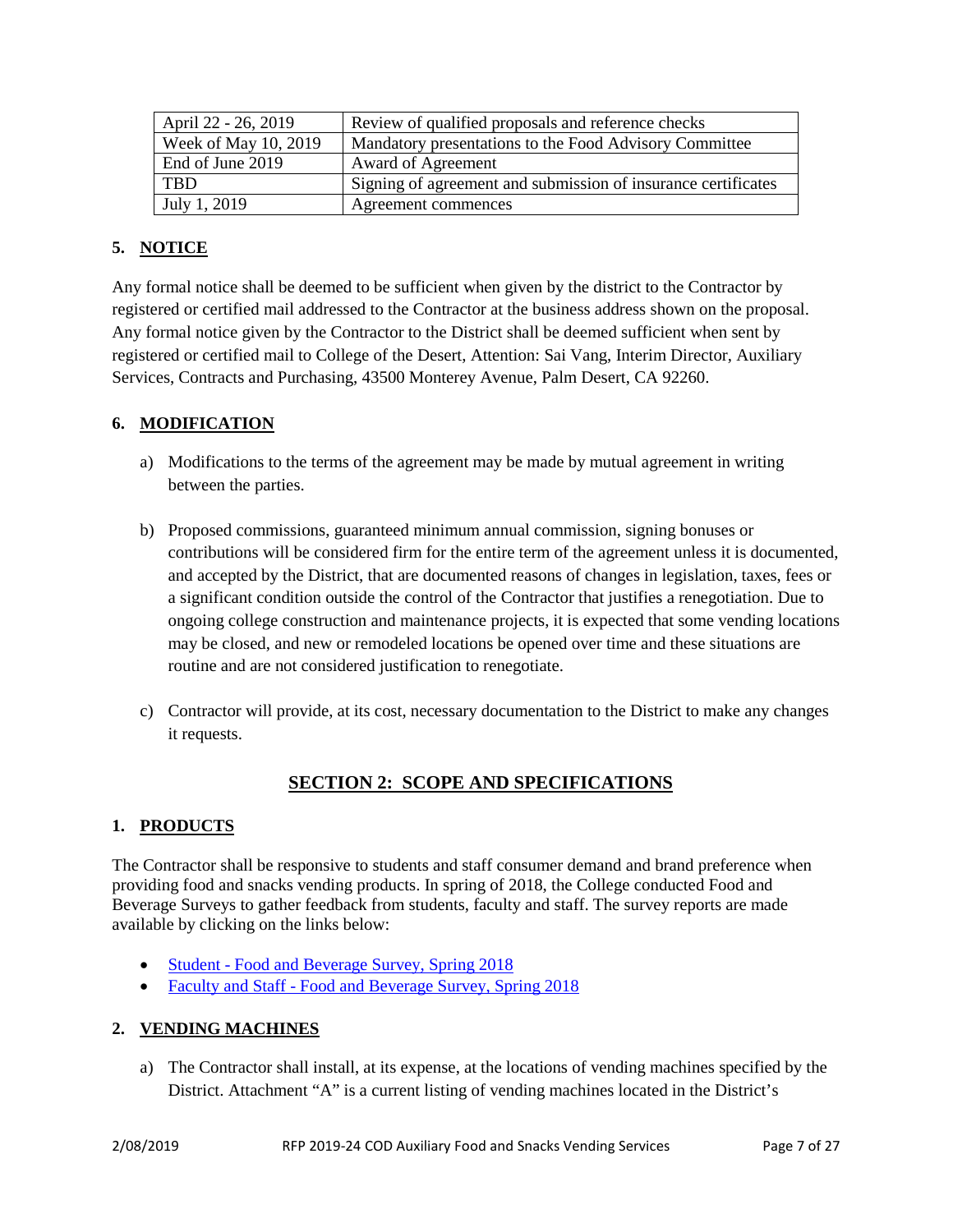campuses.

- b) The District shall have the right to determine at any time during the term of agreement that any of the vending machines are no longer required. These machines, that are no longer required, shall be removed by the Contractor in a timely manner at the Contractor's expense.
- c) All vending machines furnished shall be equipped so as to provide thermal overload protection. In addition, all machines shall be equipped with all necessary safety devices which shall be maintained in operating condition at all times. All machines shall be approved by the Underwriter's Laboratories, Inc., the National Sanitation Foundation, National Automatic Merchandising Association, and the Riverside County Health Department.
- d) The Contractor shall at all times, at its expense, maintain the vending machines, including any meters, electronic monitoring systems, electronic sales equipment and special attachments, in proper working order and promptly make all necessary repairs and replacements of parts.
- e) The Contractor will maintain the vending machines, material handling equipment and service vehicles in a clean, attractive and sanitary condition to the satisfaction of the District.
- f) All products requiring refrigeration and/or freezing are to be transported and maintained at proper temperatures from point of origin to point of delivery.
- g) The District shall have the right to inspect any and all vending equipment at any time for sanitation and housekeeping reasons and conduct bacteriological examinations of the vending machines and products vended that the District deems appropriate. To this end, the Contractor will supply the district, a designated representative with the necessary means to access all vending machines. The District agrees to notify Contractor in advance whenever such access is required.
- h) A schedule will be provided by Contractor that details how vending machines will be improved upon, changed out or upgraded.
- i) Any equipment that repeatedly malfunctions during the contract period shall be removed and replaced with new equipment.
- j) The Contractor will be required to provide its complete line of vending products including but not limited to: candy, granola bars, chips, cookies, crackers, nuts, jerky, fresh food (salads, sandwiches, fruit, etc.) and other meal option products. It will be decided upon which products are to be dispensed by the Contractor and the appropriate District representative.
- k) If and when the Contractor enters new snack categories (i.e. gluten free) or makes changes to existing products, the District representative and the Contractor will decide whether those products will be sold on campus during the term of the agreement.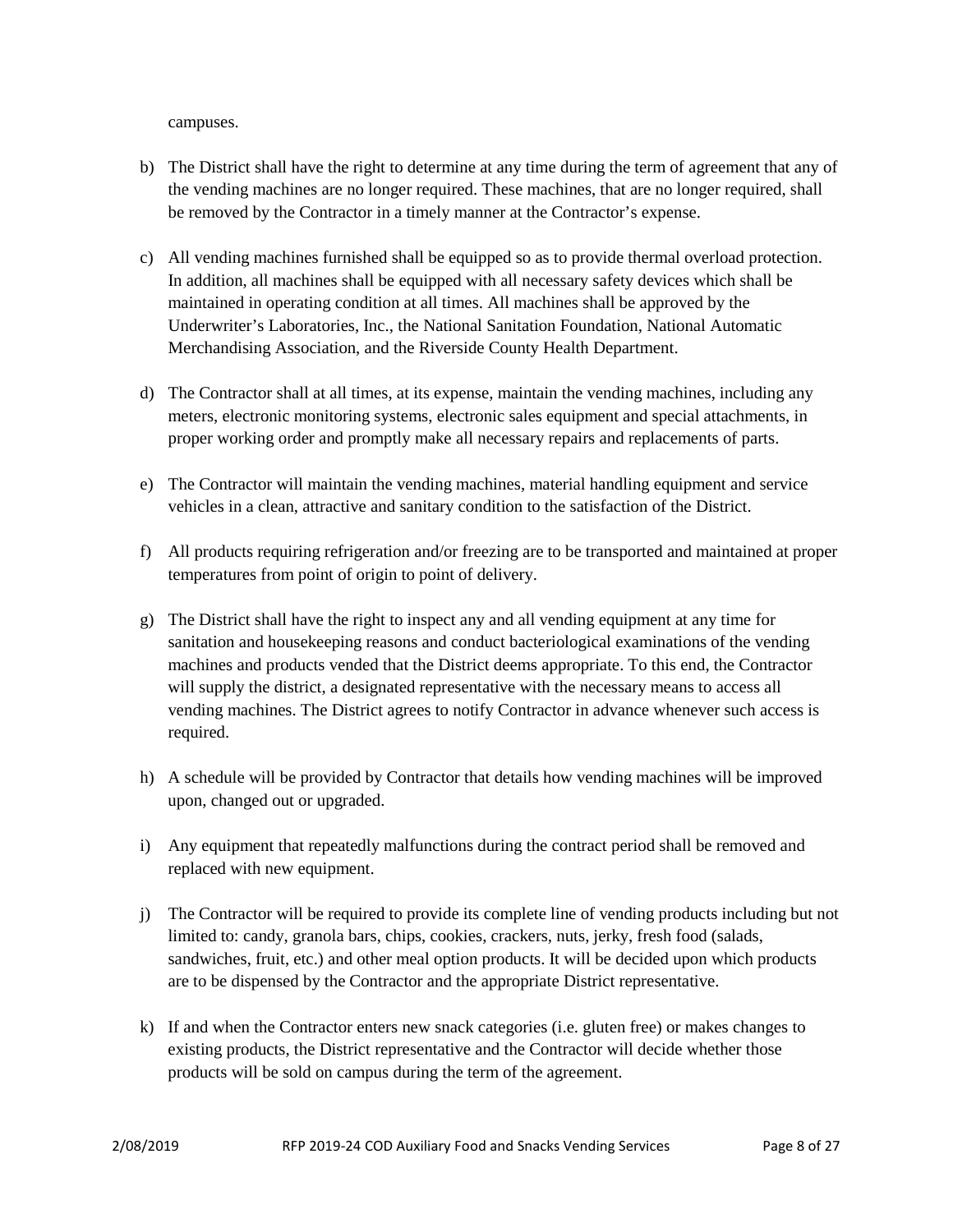l) Contractor agrees to provide a statement report of all vending sales for each machine no less than quarterly. Any commissions due the district must be paid on a monthly basis by the fifteenth (15) calendar day of the following month. Contractor agrees to pay interest for any commissions not paid on time at a rate of 1.5% per month for each month or partial month payment is late or the maximum interest rate allowed by law, whichever is lower. Any monies due, which are not paid within sixty (60) days of due date will, upon election by the District, result in termination of agreement.

# <span id="page-8-0"></span>**3. ADDITIONAL ENHANCEMENTS**

- a) The Contractor shall provide machines that are able to accept coin and dollar bills, debit/credit cards, and mobile payment and digital wallet services.
- b) The Contractor shall provide all equipment and materials necessary for the operation of the vending services including but not limited to microwaves, condiments, napkins, plates, utensils, etc. required at each location.
- c) The Contractor shall provide an identification number and decal on each machine providing the telephone number for emergency service and customer refund information.
- d) The Contractor will furnish within three (3) months of the execution of the agreement, at its sole expense, custom front panels for use on the vending equipment placed at all college locations. The design will be mutually created and agreed upon as well as panel placement between the Contractor and District designee.

# <span id="page-8-1"></span>**4. PERSONNEL**

The Contractor is an independent contractor and not an employee of the District. The Contractor is solely responsible for the actions and behaviors of its employees.

- a) Contractor shall not discriminate against any person in the provision of services, or employment of persons on the basis of ethnic group identification, national origin, religion, age, sex or gender, race, color, ancestry, sexual orientation, physical or mental disability, or any characteristic listed or defined in Section 11135 of the Government Code or any characteristic that is contained in the prohibition of hate crimes set forth in subdivision (1) of Section 422.6 of the California Penal Code, or any other status protected by law. Contractor understands that harassment of any student or employee of Desert Community College District with regard to ethnic group identification, national origin, religion, age, sex or gender, race, color, ancestry, sexual orientation, physical or mental disability, or any characteristic listed or defined in Section 11135 of the Government Code or any characteristic that is contained in the prohibition of hate crimes set forth in subdivision (1) of Section 422.6 of the California Penal Code, or any other status protected by law is strictly prohibited.
- b) Contractor agrees that their lead vending employee and relief employee will be available via mobile communication devices and have authorization and access to resolve most vending out-of-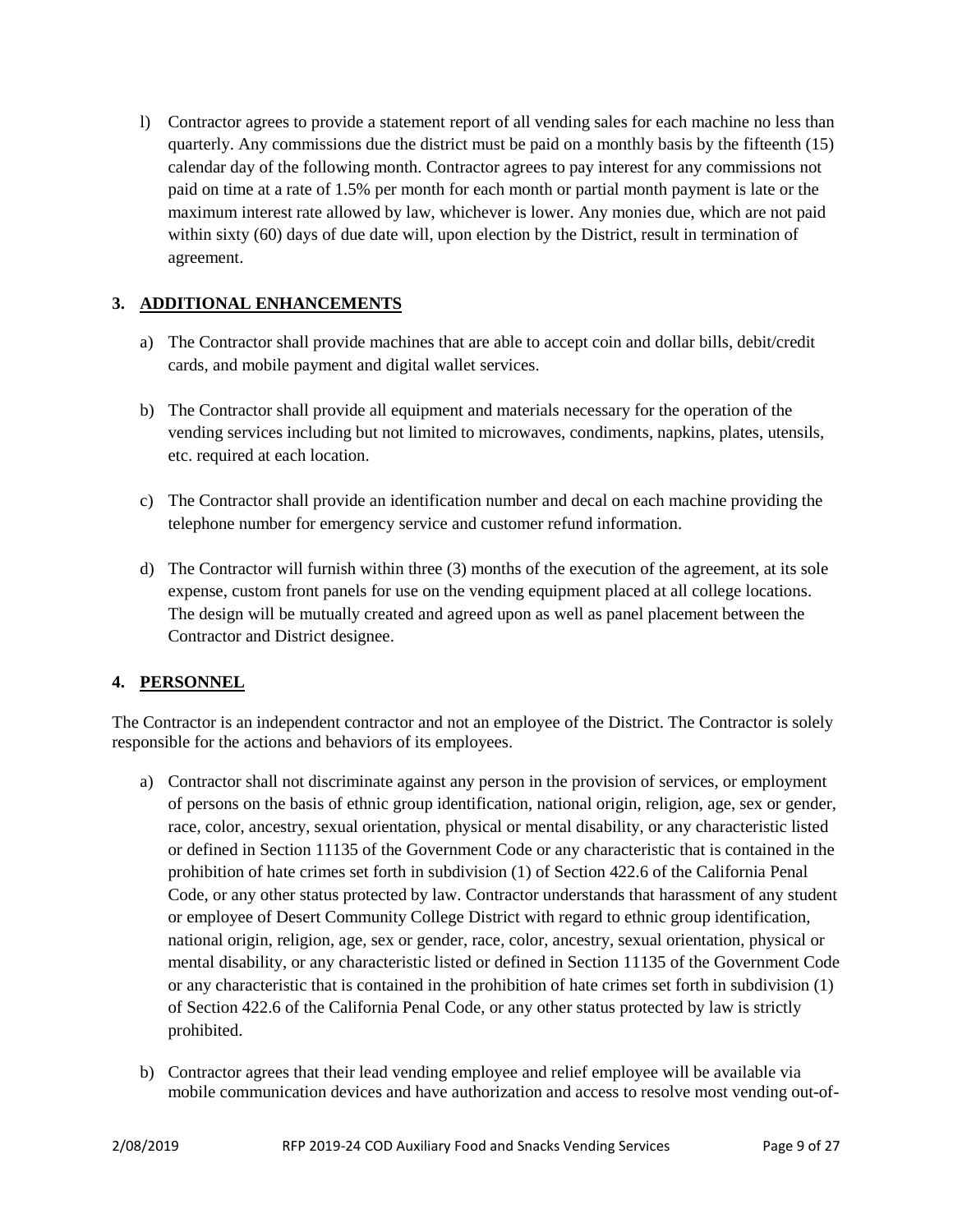stock, malfunction or similar issues.

- c) The District agrees to arrange with each campus the appropriate access guidelines that the Contractor will be obligated to follow.
- d) Contractor's personnel shall observe all District regulations for driving, parking, and work behavior while on campus.
- e) It is desired that employee uniforms be provided by the Contractor that easily and appropriately identifies the Contractor and its employees.
- f) Contractor shall comply with all government regulations related to the employment, compensation and payment of personnel.

## <span id="page-9-0"></span>**5. UTILITIES**

- a) The District agrees to provide all necessary utilities at no cost to the Contractor. It is understood that District approvals are required for all installations.
- b) The District will make every reasonable effort to inform Contractor of scheduled utility shutdowns, unexpected utility failures or vandalism but will not be liable for loss of product or equipment.
- c) Contractor agrees to supply, install and maintain utility cords, tubing, etc., so as to comply with all applicable health, safety and building code requirement(s).
- d) In addition to the requirements set forth in Section 2, Article 4, Contractor agrees to comply with all applicable district policies, regulations or directives.

#### <span id="page-9-1"></span>**6. TAXES, PERMITS, LICENSES AND FEES**

- a) Contractor agrees to assume complete liability for all taxes, permits, licenses and fees applicable to its property, income and business arising out of or in connection with the performance of the agreement.
- b) Contractor shall obtain all necessary permits and licenses for the installation and operation of all equipment including the vending machines, retail coolers and fountain equipment in its name and at its expense.
- c) Contractor will not be reimbursed by District for any direct or indirect tax imposed on it by reason of this agreement.

#### <span id="page-9-2"></span>**7. INSURANCE**

Throughout the agreement period, the Contractor agrees to maintain in full force and effect at its sole expense the following insurances: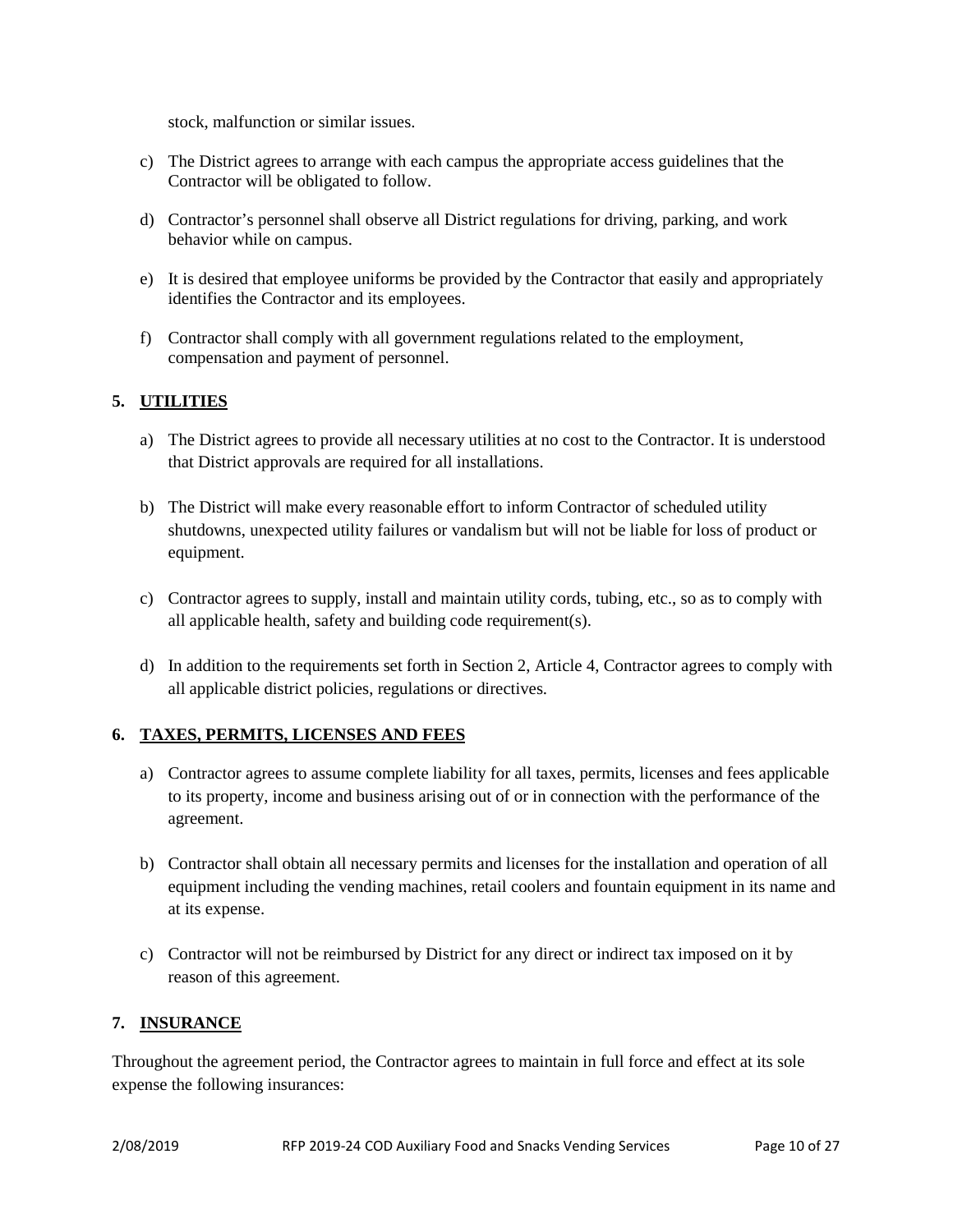- General Liability: comprehensive or commercial form minimum limit each occurrence \$1,000,000, general aggregate \$2,000,000
- Employer Liability: \$1,000,000
- Business Automobile Liability: Minimum limits for owned, scheduled, non-owned, or hired automobiles with a combined single limit of not less than \$1,000,000 per occurrence.
- Workers' Compensation: Required under California State Law.
- The Certificate holder on the Certificate of Insurance is to read additional insured:

College of the Desert 43500 Monterey Avenue Palm Desert, California 92260

- The Desert Community College District, the Trustees of the Desert Community College District, the Desert Community College District Auxiliary Services and their officers, employees, representatives, agents and volunteers are to be covered as insured with respect to liability arising out of work or operations performed by or on behalf of the Contractor.
- For any claims related to this agreement, the service Contractor's insurance coverage shall be primary insurance with respect to the Desert Community College District, the Trustees of the Desert Community College District, the Desert Community College District Auxiliary Services, their officers, employees, representatives, agents, or volunteers.

Each insurance policy required by the agreement shall be endorsed to Desert Community College District and state that coverage shall not be canceled by either party, except after thirty (30) days' prior written notice by certified mail, return receipt requested, has been given to the District. Certificates and endorsements must be received and approved by the District before work commences.

- Contractor's insurance shall be with insurers that carry A. M. Best's rating of no less than A-VII, unless otherwise accepted by the District.
- Indemnifications: Contractor shall indemnify, defend, and hold harmless the Desert Community College District, the Trustees of the Desert Community College District, the Desert Community College District Auxiliary Services their officers, employees, representatives, agents, and volunteers from and against any and all liability, loss, damage, expense, costs (including without limitation costs and fees of litigation) of work hereunder or its failure to comply with any of its obligations contained in the agreement, except such loss or damage which was caused by the sole negligence or willful misconduct of the District.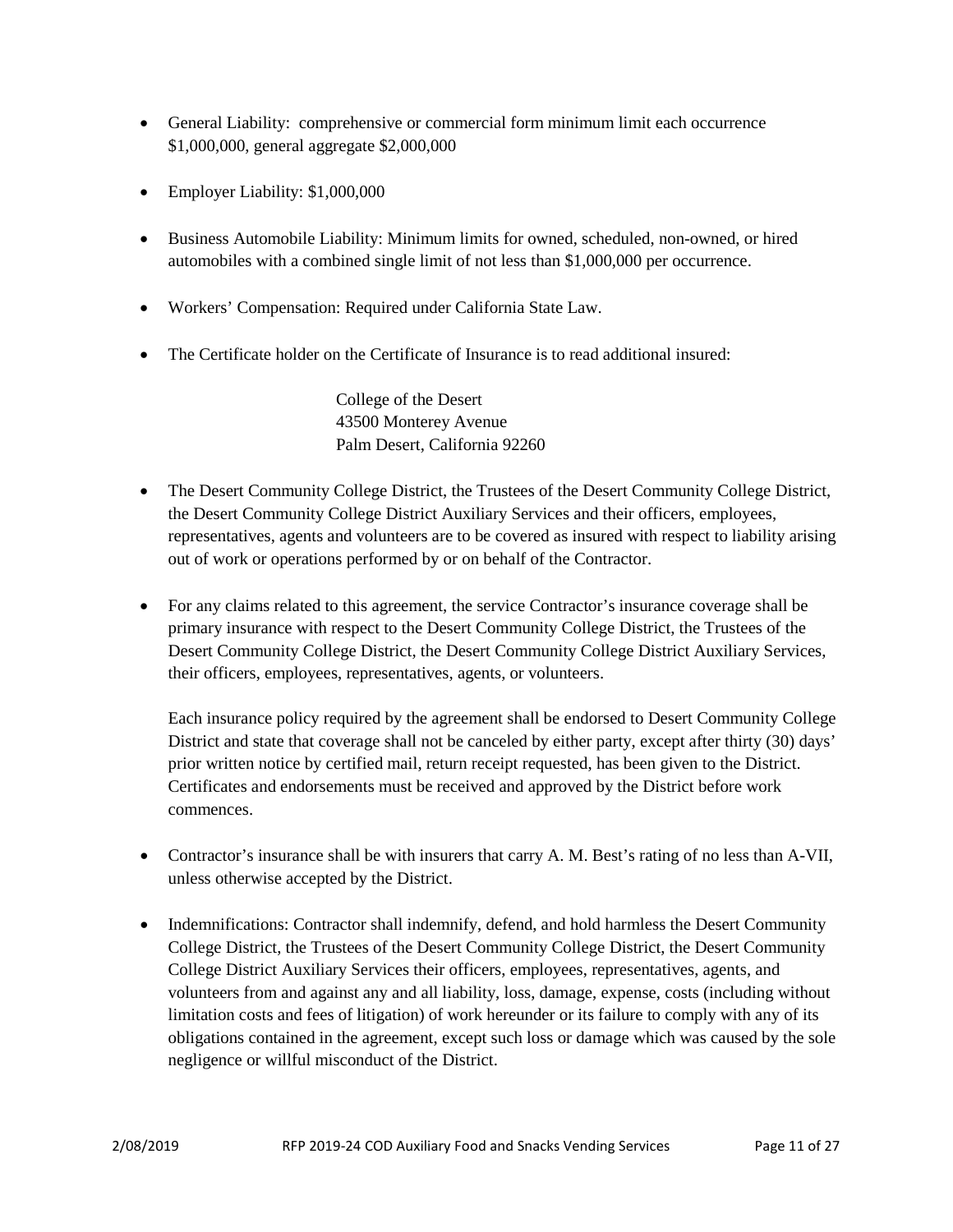## <span id="page-11-0"></span>**8. REFUNDS**

- a) Contractor shall provide an acceptable customer refund policy, procedure and execution plan for vending machines.
- b) Contractor will process refunds within seven (7) working days of the occurrence.
- c) For the purpose of tracking commissions, refunds and vending machine failures, the Contractor will develop policy, procedures and execution plan that will identify the performance of machines, type of machines, and location.

## <span id="page-11-1"></span>**9. MISCELLANEOUS PROVISIONS**

- a) Contractor agrees that the District has the right to inspect, audit Contractor's accounting records, machine meters, and related documentation to verify sales and commissions in a reasonable and timely manner and will accommodate the District upon request.
- b) All wrappings, boxes, etc., which are necessary to stock products into the equipment and vending machines, shall be removed by the Contractor from the College property by Contractor and not deposited into any campus trash.
- c) Contractor will maintain a record of cleaning and sanitizing each machine and records shall be maintained for at least the past sixty (60) days. Copies of such records shall be made available to the District upon request.
- d) Each vending machine shall have a sticker on it informing the customer who to call if they have problems with lost coin, damaged product, etc. The District's assigned representative shall notify the Contractor of the exact problem.

#### <span id="page-11-2"></span>**10. EXCLUSIVITY**

The term "exclusivity" shall mean that the District will use its best efforts in arriving at an agreement with the successful Contractor for the exclusive right to install and operate food and snacks vending machines throughout the District. Food and snack products sold in vending machines are non-exclusive.

The District makes no "warrantee" or "guarantee" that other like products or services shall not be consumed on District property as a result of student activities generated under the auspices of student clubs, organizations and the Associated Student Government, and/or as a result of consumables brought to District property by students, faculty, staff and visitors.

Contractor understands and agrees that the requirements of the District for the stated products and/or services may vary greatly depending upon time of year, consumer demand, Contractor pricing, individual likes and dislikes, quality of products and services furnished, and other similar factors outside the control of the District.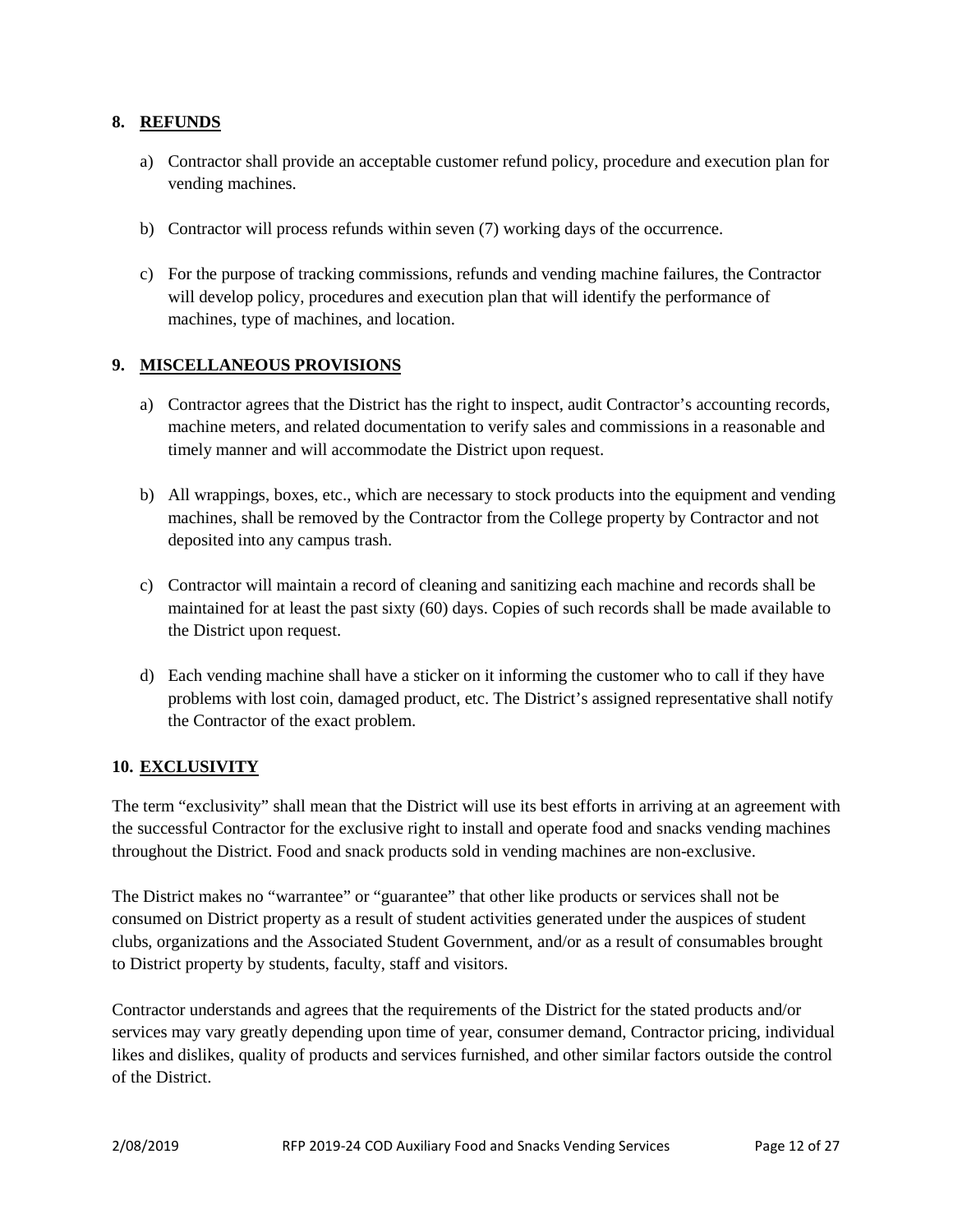## <span id="page-12-0"></span>**11. SERVICE LEVEL AGREEMENT**

Successful Contractor shall define their commitment to quality service throughout the duration of the contract. This includes pricing, service, and contributions to the District, delivery schedules and resolution when failed to deliver product as ordered.

#### **Service:**

College of the Desert is committed to exemplary service. The Contractor should describe the service and quality control procedures proposed for this food and snacks program as a minimum the Contractor will:

- 1) Provide on call maintenance and repair service for its equipment within 24 hours of a service call being placed at no charge to the District.
- 2) Contractor will maintain a program of regular preventive maintenance and replacement of worn, damaged or malfunctioning equipment. Contractor will make regular routine inspection of the equipment locations to check consistency of products and make adjustments as necessary.
- 3) Contractor shall maintain account in regards to correct pricing, product and materials being available to the account. A quarterly review meeting between Contractor and District designated representative to discuss marketing, new promotions and general account review is desired.
- 4) The Contractor and District designee will work together to develop delivery schedules and times that are mutually acceptable to fulfill the demands on the campus locations. No less than twice a week deliveries will be accepted.
- 5) Equipment that cannot be returned to full service within five (5) working days of notification shall be replaced with equipment similar in design and quality.
- 6) Response time shall not exceed one (1) working day.

#### **Pricing:**

The proposal must identify a pricing structure for all products that are to be vended by the District. The proposal should include specific pricing on all products that will be sold to the District along with volume incentives.

- 1) The proposal should identify the proposed commission rates by selling price for sale of vended food and snack product for each product category, size and package sold. Commission must be stated as a percentage of gross sales without deduction of any costs incurred including, but not limited to taxes, repairs and service.
- 2) The proposal should identify the Contractor's policy on increasing prices during contract term.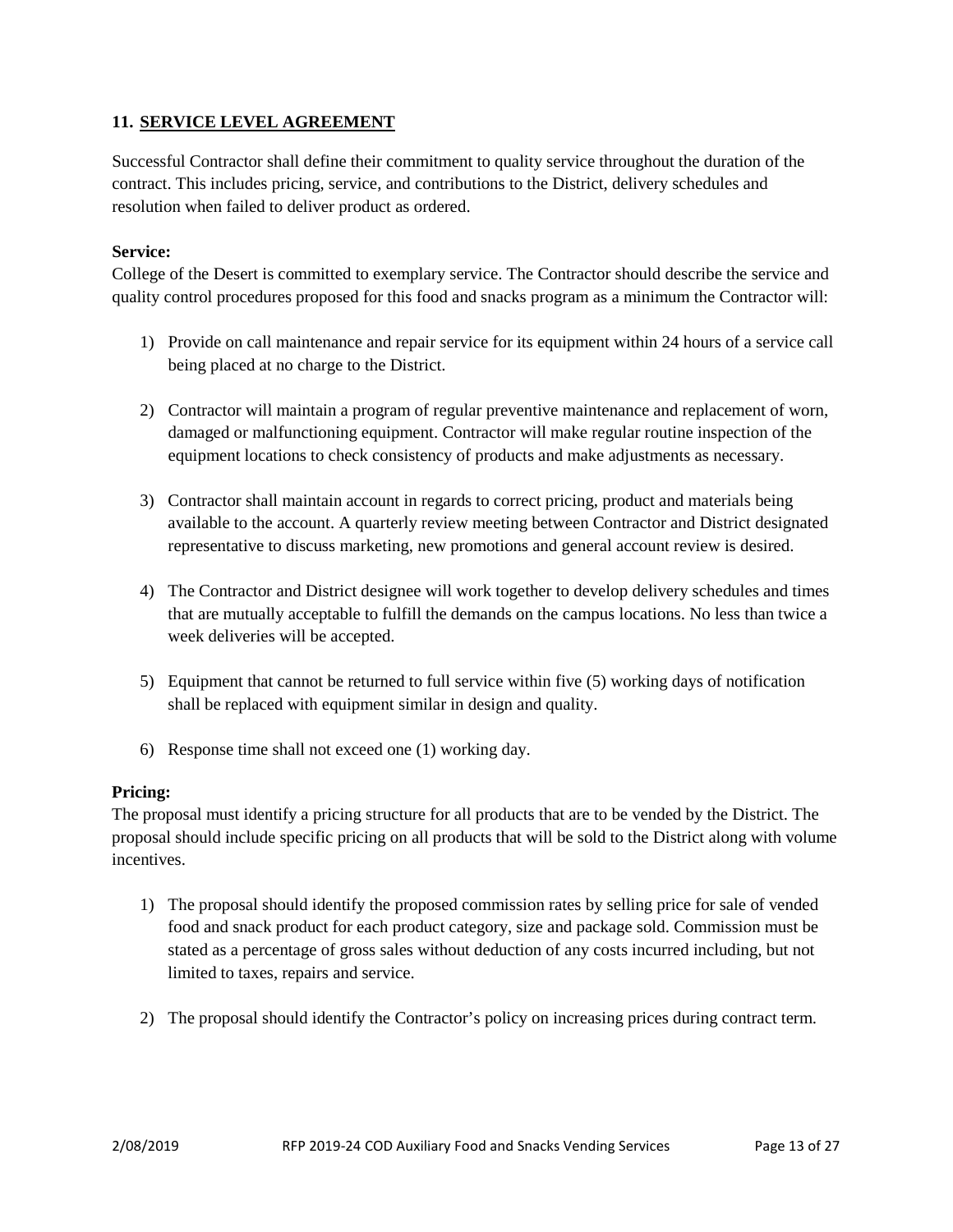# **SECTION 3: INSTRUCTIONS FOR SUBMISSION OF PROPOSALS**

#### <span id="page-13-0"></span>**Availability of Proposals:**

To obtain the specifications and proposal package you may contact, Sai Vang (email) svang@collegeofthedesert.edu.

#### **Proposal:**

Contractor proposes and agrees to provide the equipment, materials, services and related documentation required for the proposal described as, **"CAMPUS FOOD AND SNACKS VENDING SERVICES"**, in the amounts listed on the proposal submitted. The Contractor confirms that it has checked all of the above figures and understands that neither the District nor any of its agents, employees or representatives shall be responsible for any errors or omissions on the part of the undersigned Contractor in preparing and submitting this Proposal.

#### **Proposal Submittal:**

Submit one (1) original proposal, one (1) copy and one (1) electronic version. Proposals must be addressed and delivered no later than **2:00 PM on April 22, 2019**. Please plan deliveries accordingly. Mailing Address: College of the Desert – Attention: Sai Vang, Interim Director, Auxiliary Services, Contracts & Purchasing – 43500 Monterey Avenue, Palm Desert, CA 92260. Proposal responses not received by the closing date and time indicated above will not be accepted. Proposals shall be placed in a sealed envelope bearing on the outside the submitter's company name and address, along with **"SEALED PROPOSAL FOR CAMPUS FOOD AND SNACKS SERVICES**". At that time the envelopes will be forwarded to the committee for review.

The District will not be responsible for and will not except late proposals due to delayed mail delivery or courier services. Proposals may be mailed or hand carried, but it is the responsibility of the Contractor to make sure the Proposal is received by the District prior to the deadline. Proposals received after the deadline for closing will be returned unopened unless necessary for identification purposes. The District is not responsible for mail/messenger delays.

#### **Presentation of Proposal:**

All information requested should be submitted. Failure to submit all information requested may result in a lowered evaluation of the proposal. Proposals, which are substantially incomplete or lack key information, may be rejected. Failure to follow the instructions herein will be considered a reflection of the Contractor's ability to perform the requirements of the contract. Any supplemental information the Contractor wishes to include to enhance its response may be attached to the submission.

#### **Acknowledgment of Proposal Addenda:**

In submitting a Proposal, the Contractor acknowledges receipt of all Proposal Addenda issued by or on behalf of the District. The Contractor confirms that this Proposal incorporates and is inclusive of, all items or other matters contained in Proposal Addenda.

#### **Documents Accompanying Proposal:**

Proposals must include the following attachments: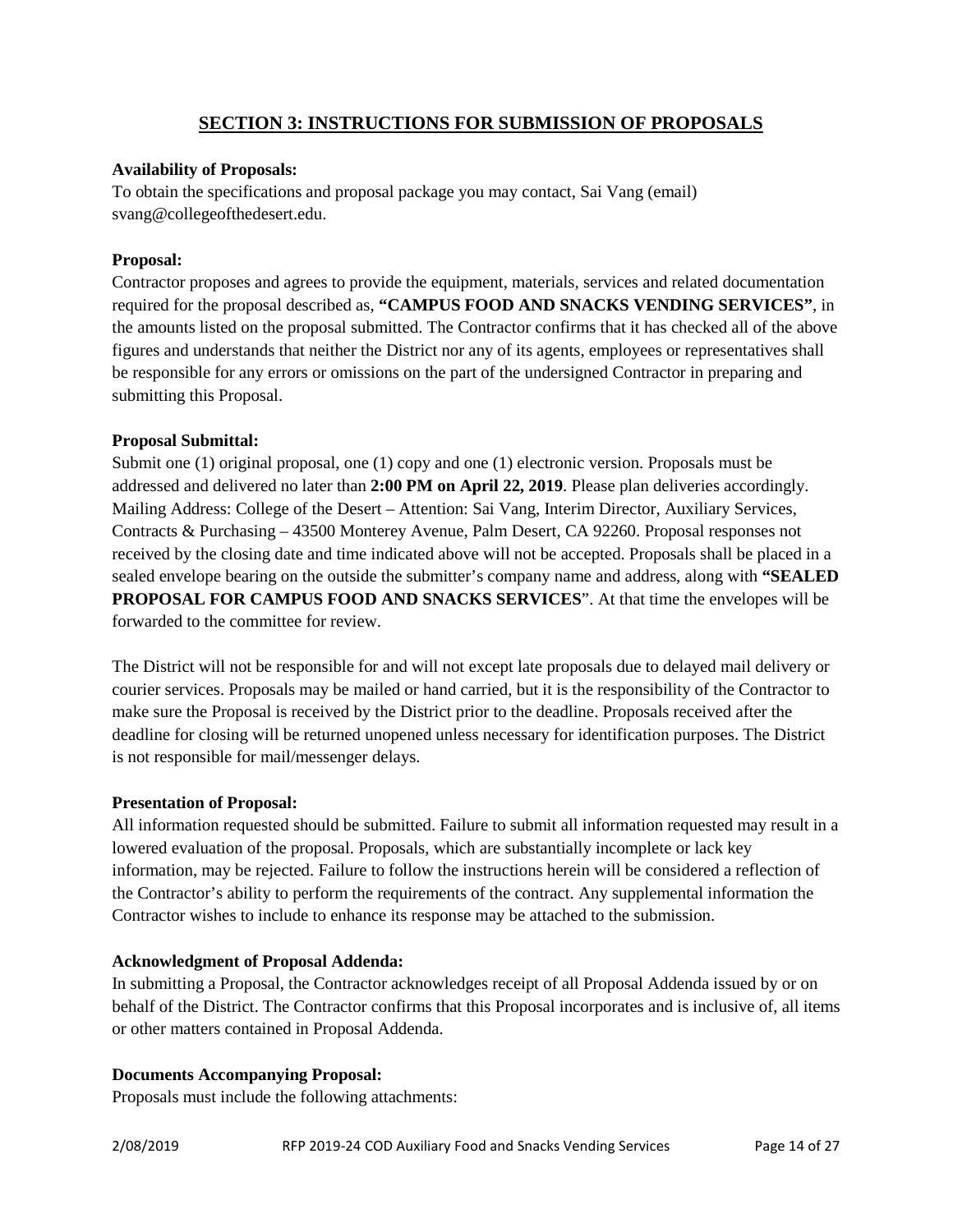- Attachment "B": Hold Harmless Agreement
- Attachment "C": Non-Collusion Affidavit
- Attachment "D": Certificate Regarding Worker's Compensation
- Attachment "E": Proposal Signature Form

The Contractor acknowledges that if this Proposal and the foregoing documents are not fully in compliance with applicable requirements set forth in the Notice Calling for Proposals, the instructions for Contractors and in each of the foregoing documents, the Proposal may be rejected as non-responsive. Proposals must be submitted on the District Proposal Forms and Proposal Signature Form along with any other required submittals that meet both format and content requirements listed herein.

## **Request for Information:**

All questions and inquiries should be made in writing and e-mailed by **April 17, 2019** to Sai Vang (email) svang@collegeofthedesert.edu. Any resultant changes will be issued by in the form of an addendum to the RFP and posted on the College website: [www.collegeofthedesert.edu.](http://www.collegeofthedesert.edu/)

#### **Changes to the Proposal:**

Contractors should verify their proposals prior to submission to the District. No proposal can be corrected, altered, or signed after opening. The District will not be responsible for errors or omissions on the part of the Contractor in making up its proposal. Once a proposal has been opened, it is subject to acceptance by the District as submitted. No verbal changes to a proposal will be accepted.

If the Contractor must take exception to any portion of this proposal or has suggestions on how to better serve the District, please provide your suggestions and exceptions to an Addendum to this RFP.

# **Withdrawal of Proposals:**

Any responder may withdraw its proposal either by written or telegraphic request delivered to the District prior to the scheduled closing time for receipt of proposals. In the event a responder submitting a proposal shall seek to withdraw its proposal, it shall be the sole and exclusive responsibility of the responder to notify the District of such withdrawal prior to the proposal closing date/time. Any written or telegraphic notice of withdrawal of a submitted proposal received after the scheduled closing time for receipt of proposals shall not be considered by the District or effective to withdraw such proposal.

#### **Interpretation of Proposal Documents:**

If any responder is in doubt as to the true meaning of any part of the specifications or other portions of the proposal documents; finds discrepancies, errors, or omissions therein; or finds variances in any of the Proposal documents with applicable rules, regulations, ordinances and/or laws, a written request for an interpretation or correction thereof may be submitted to the District. It is the sole responsibility of the Contractor to assure delivery of written questions or inquires. Written questions or inquiries should be emailed to Sai Vang at the following e-mail address: svang@collegeofthedesert.edu. The person submitting the request will be responsible for its prompt delivery within the time limit written above. Failure to request interpretation or clarification of the specifications or other portions of the Proposal documents shall be deemed a waiver to any discrepancy, defect, or conflict therein.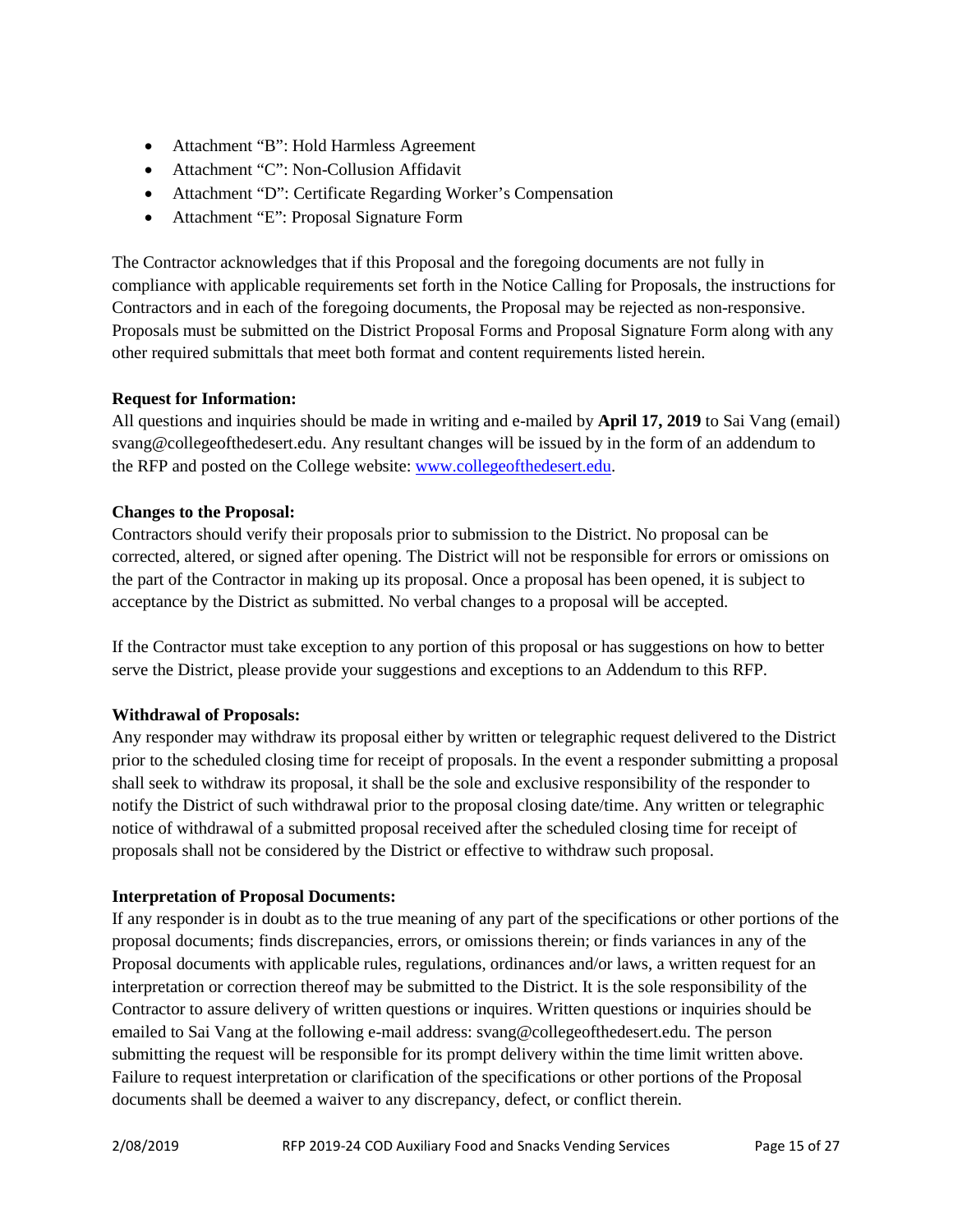Any interpretation or correction of the contract documents shall be made only by written addendum duly issued by the District. A copy of any such addendum will be emailed and posted on the college website: www.collegeofthedesert.edu. No person is authorized to render an oral interpretation or correction of any portion of the contract documents to any responder, and no responder is authorized to rely on any such oral interpretation or correction.

#### **District's Right Not to Award:**

The District Auxiliary Board of Directors retains the right not to award a contract.

#### **Indemnification/Limitation of Liability:**

The Contractor shall indemnify, hold harmless, and defend the District, its Board of Trustees, officers, employees, agents, and representatives from and against all claims, liability, loss, cost, and obligations on account of, or arising from, the acts or omissions of the Contractor, or of persons acting on behalf of the Contractor, however caused, in the performance of the services specified herein. Contractor hereby waives and releases the District from any claims Contractor may have at any time arising out of or relating in any way to this agreement, whether or not caused by the negligence or breach of the District, its employees, or agents, except to the extent caused by the Districts willful misconduct. Notwithstanding the foregoing, the parties agree that in no event shall the District be liable for any loss of Contractor's business, revenues or profits, or special, consequential, incidental, indirect or punitive damages of any nature, even if the District has been advised in advance of the possibility of such damages. This shall constitute the District's sole liability to Contractor and Contractor's exclusive remedies against the District.

#### **Product and Evaluation:**

If requested, the Contractor shall submit, at no charge to the District, one (1) sample of each item requested for evaluation. Samples shall be submitted, properly labeled and with the Contractor's name, per the instructions given when the request is made.

#### **Mandatory Presentation:**

A mandatory presentation to the Food Services Committee shall be scheduled. It is anticipated to be scheduled the week of May 10, 2019.

#### **Worker's Compensation Insurance:**

Contractor agrees to comply fully with all provisions of all applicable workers' compensation insurance laws, and shall procure and maintain in full force and effect worker's compensation insurance covering its partners, employees and agents while said persons are performing services pursuant to this Agreement. In the event that an employee of Contractor performing this Agreement files a worker's compensation claim against the District, Contractor agrees to defend and hold the District harmless from such claim.

#### **Proposal Validity:**

No Contractor may withdraw any proposal for a period of sixty (60) calendar days after the date set for the opening of proposals. All withdrawals must be in writing.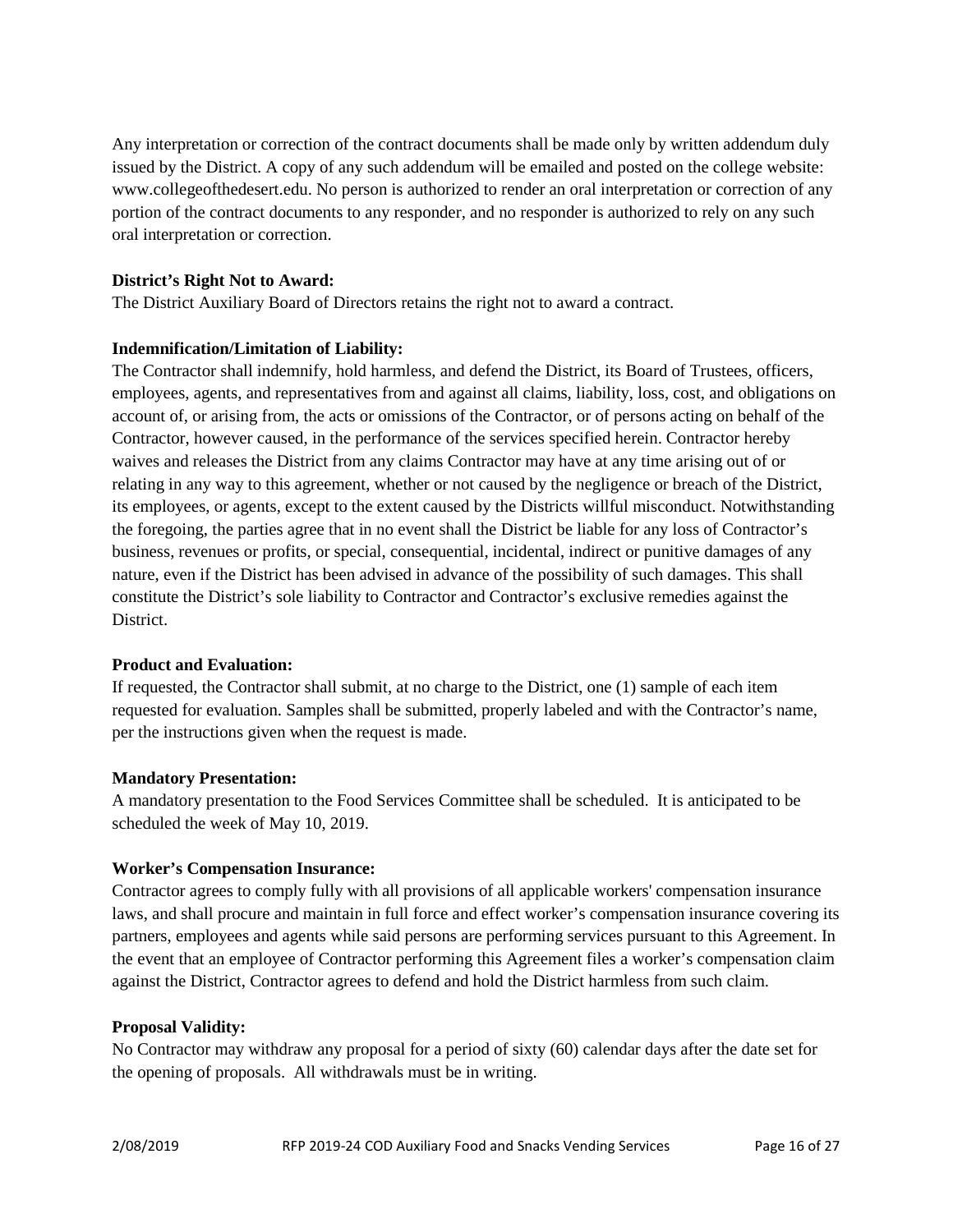#### **Competency of Contractor:**

In selecting the responsible Contractor, consideration will be given not only to the financial standing but also to the general competency of the Contractor for the performance of the work covered by the proposal. By submitting a proposal, each Contractor agrees that the District, in determining the successful Contractor and its eligibility for the award, may consider the Contractor's experience and facilities, conduct and performance under other contracts, financial condition, reputation in the industry, and other factors, which could affect the Contractor's performance of the work.

#### **Public Information:**

All materials received by the District in response to this Invitation for Proposals shall be made available to the public. If any part of a Contractor's materials is proprietary or confidential, the Contractor must identify and so state. Any Contractor information used to aid in proposal selection must not be restricted from the public.

#### **Proposal Costs:**

The District will not pay the Contractor or agents for any costs incurred by the Contractor in the preparation, presentation, submission, demonstration or negotiation of this proposal.

#### **Examination of Equipment, Facilities and Contract Documents:**

At its own expense and prior to submitting its Proposal, each Contractor shall examine the contract documents, familiarize itself with all Federal, State and local laws, ordinances, rules, regulations and codes affecting the performance of the Proposal, and determine the character, qualities and quantities specified. The submission of a Proposal shall be incontrovertible evidence that the Contractor has complied with all the requirements of this provision of the Information for Contractors.

#### **Non-Assignability:**

This Agreement is not assignable by the parties hereto without the express advance written consent of the other party. If assigned, this contract shall inure to the benefit of, and be binding upon, the heirs, legal representatives, successors and assigns of each party hereto.

#### **Governing Law:**

This agreement shall be deemed to have been executed and delivered within the State of California, and the rights and obligations of the parties hereunder, and any action arising from or relating to this agreement, shall be construed and enforced in accordance with, and governed by, the laws of the State of California or United States law, without giving effect to conflict of laws principles. Any action or proceeding arising out of or relating to this agreement shall be brought in the county of Riverside, State of California, and each party hereto irrevocably consents to such jurisdiction and venue, and waives any claim of inconvenient forum.

#### **No Third Party Beneficiaries:**

Nothing in this Agreement shall be construed to create any duty, standard of care, or liability to anyone other than the Parties to this Agreement. No one is an intended third-party beneficiary of this Agreement.

#### **Attorneys' Fees and Costs:**

If either party shall bring any action or proceeding against the other party arising from or relating to this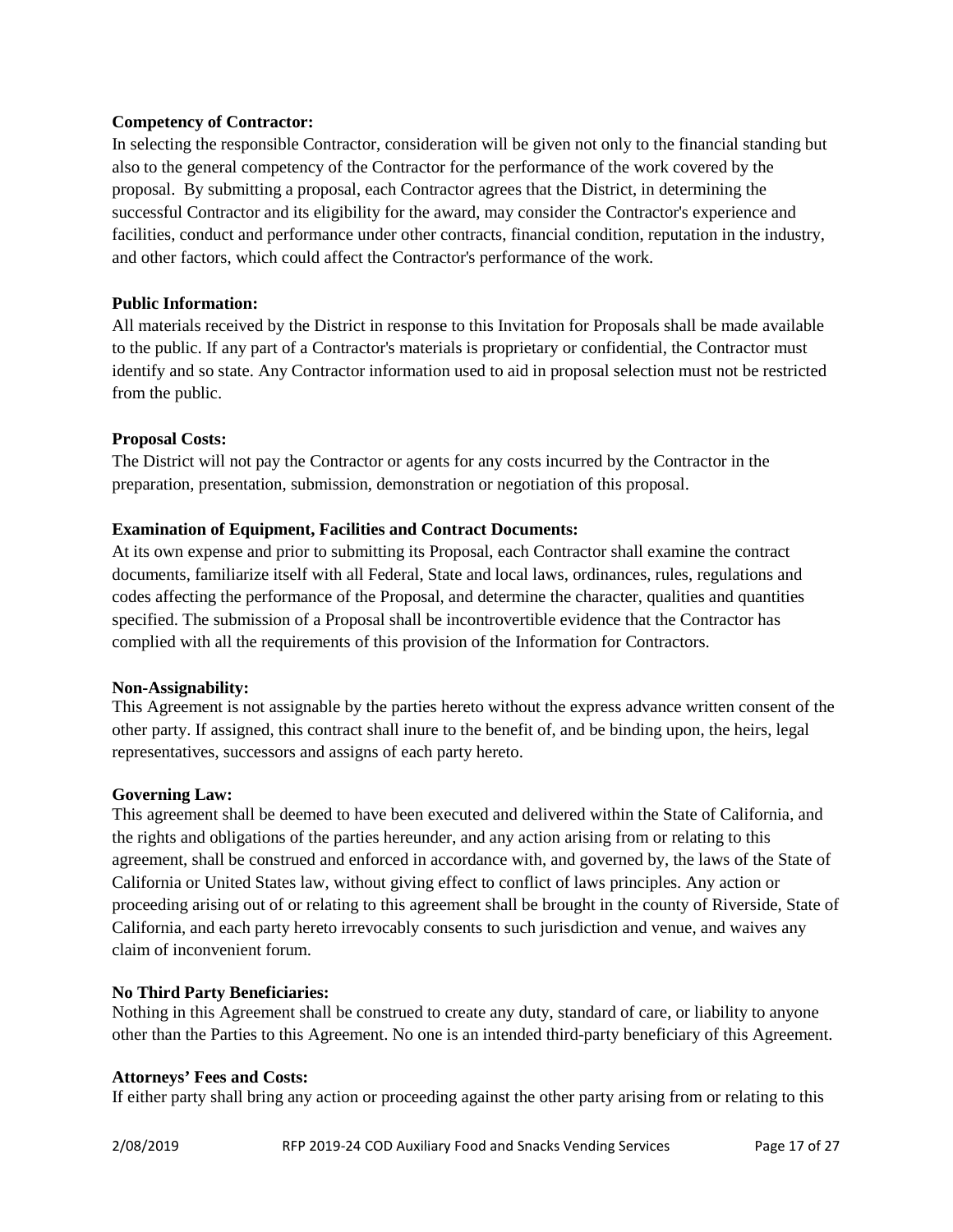agreement, each party shall bear its own attorneys' fees and costs, regardless of which party prevails.

#### **CANRA:**

In accordance with the Child Abuse and Neglect Reporting Act (CANRA) and California Penal Code 11166, the parties shall ensure that all employees, volunteers, consultants, sub-Contractors or agents performing services under this Agreement will report any known or suspected child abuse or neglect to a child protective agency, by telephone and within 36 hours of the suspected abuse or neglect.

#### **Equal Opportunity Employer:**

Contractor, in the execution of this agreement, certifies that it is an equal employment opportunity employer.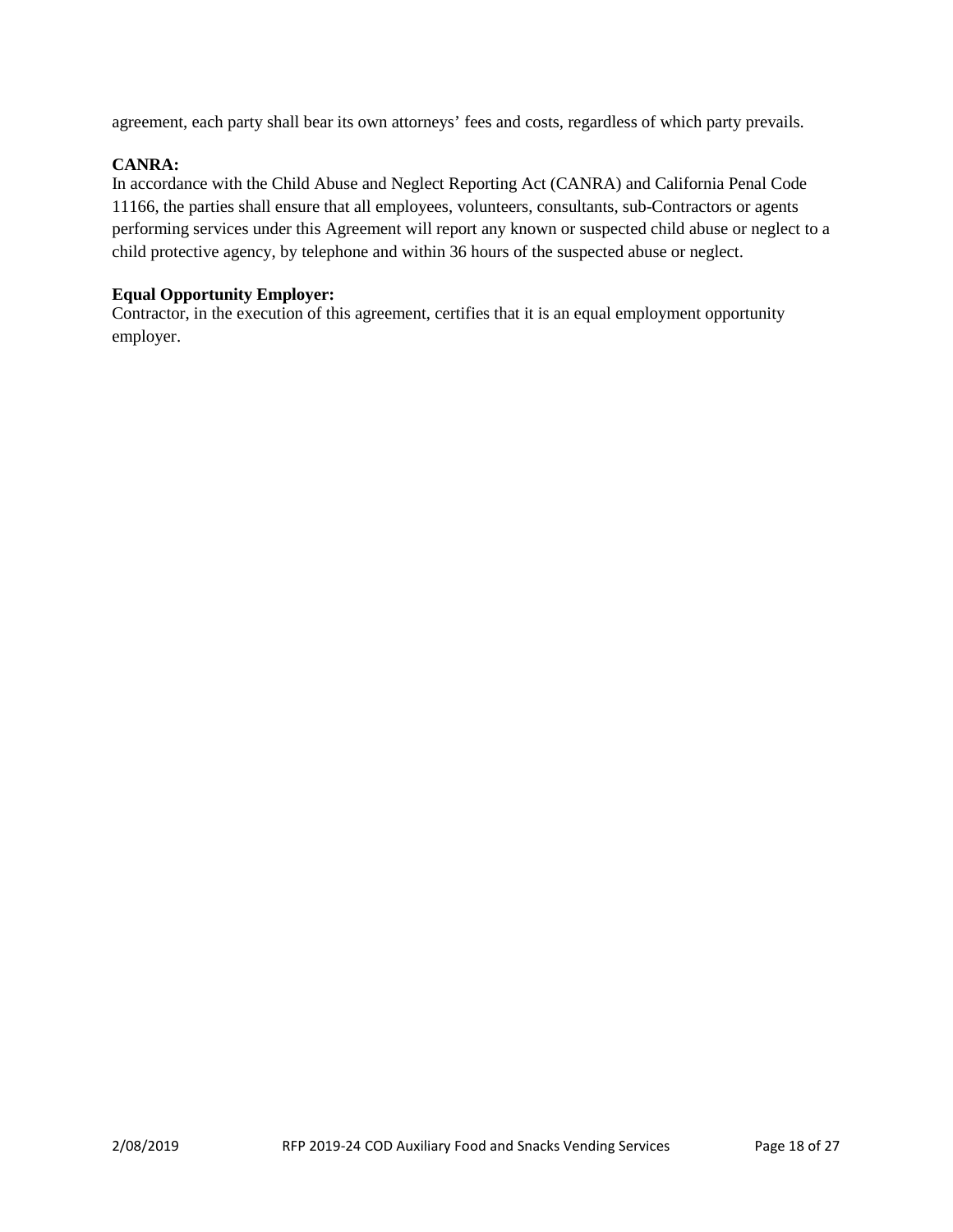# **ATTACHMENT "A"**

# **Location & Maps of Current Vending Sites**

(As of December 2018)

<span id="page-18-0"></span>**Palm Desert Campus** - Main Campus 43500 Monterey Avenue Palm Desert, CA 92260

- 17 Beverage Vending Machines
- 2 Food/Snacks Vending Machines

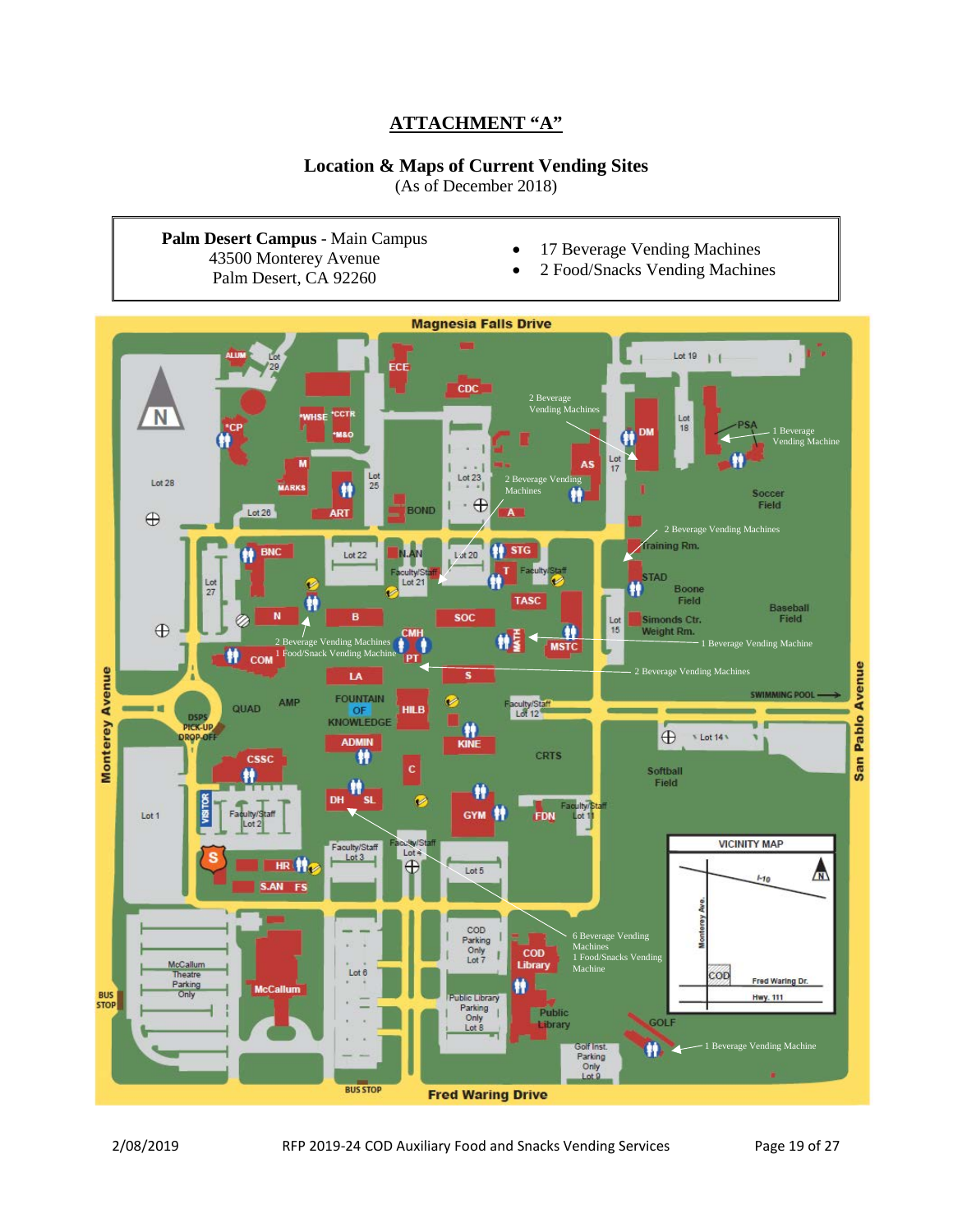#### **Indio Campus**

45524 Oasis Street Indio, CA 92201

- 2 Beverage Vending Machines
- 3 Food/Snacks Vending Machines

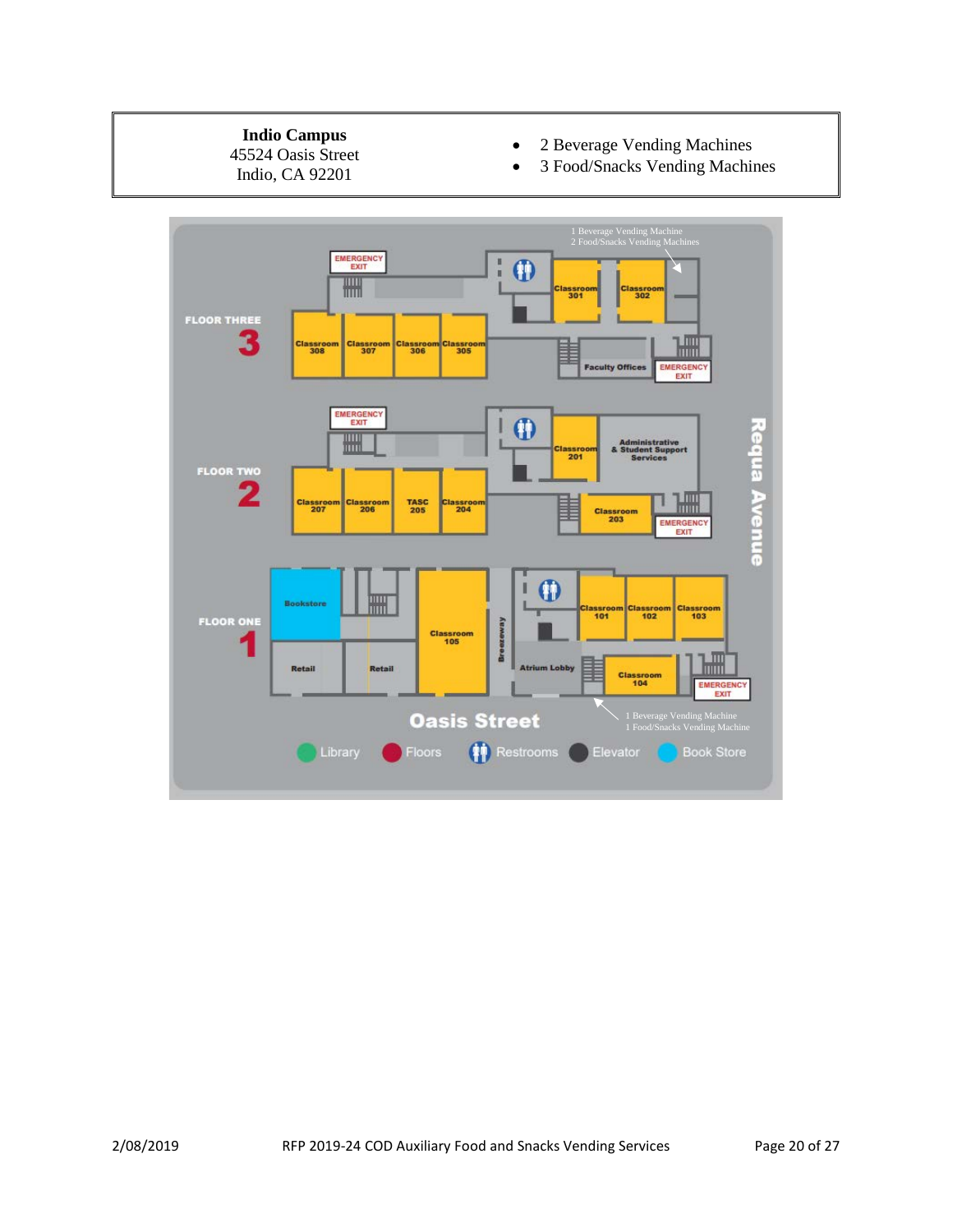# **Mecca/Thermal Campus**

61120 Buchanan Street Thermal, CA 92274

- 1 Beverage Vending Machine
- 1 Food/Snacks Vending Machine

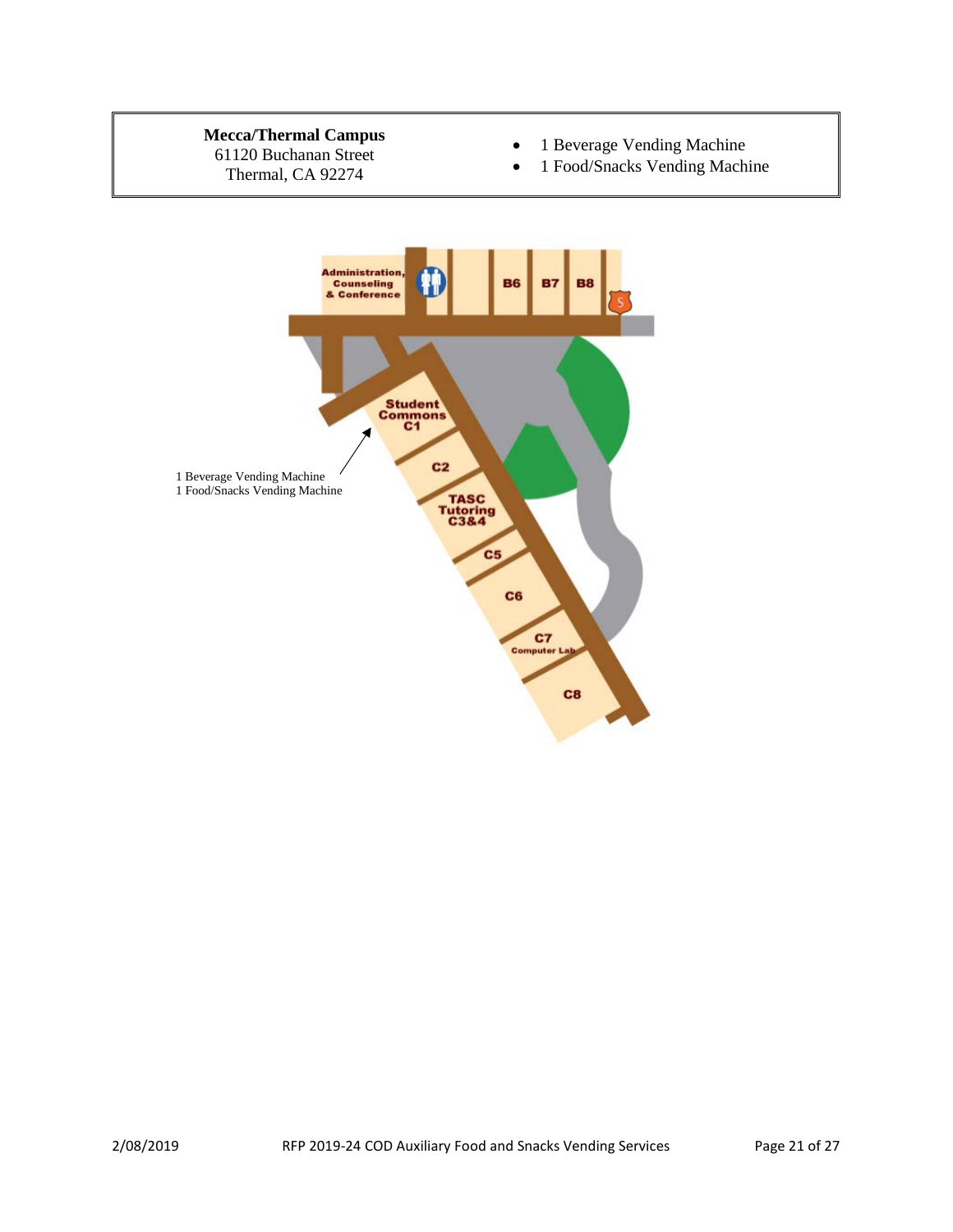#### **Temporary Palm Springs Campus** 1300 East Baristo Road Palm Springs, CA 92262

- 1 Beverage Vending Machine
- 2 Food/Snacks Vending Machine

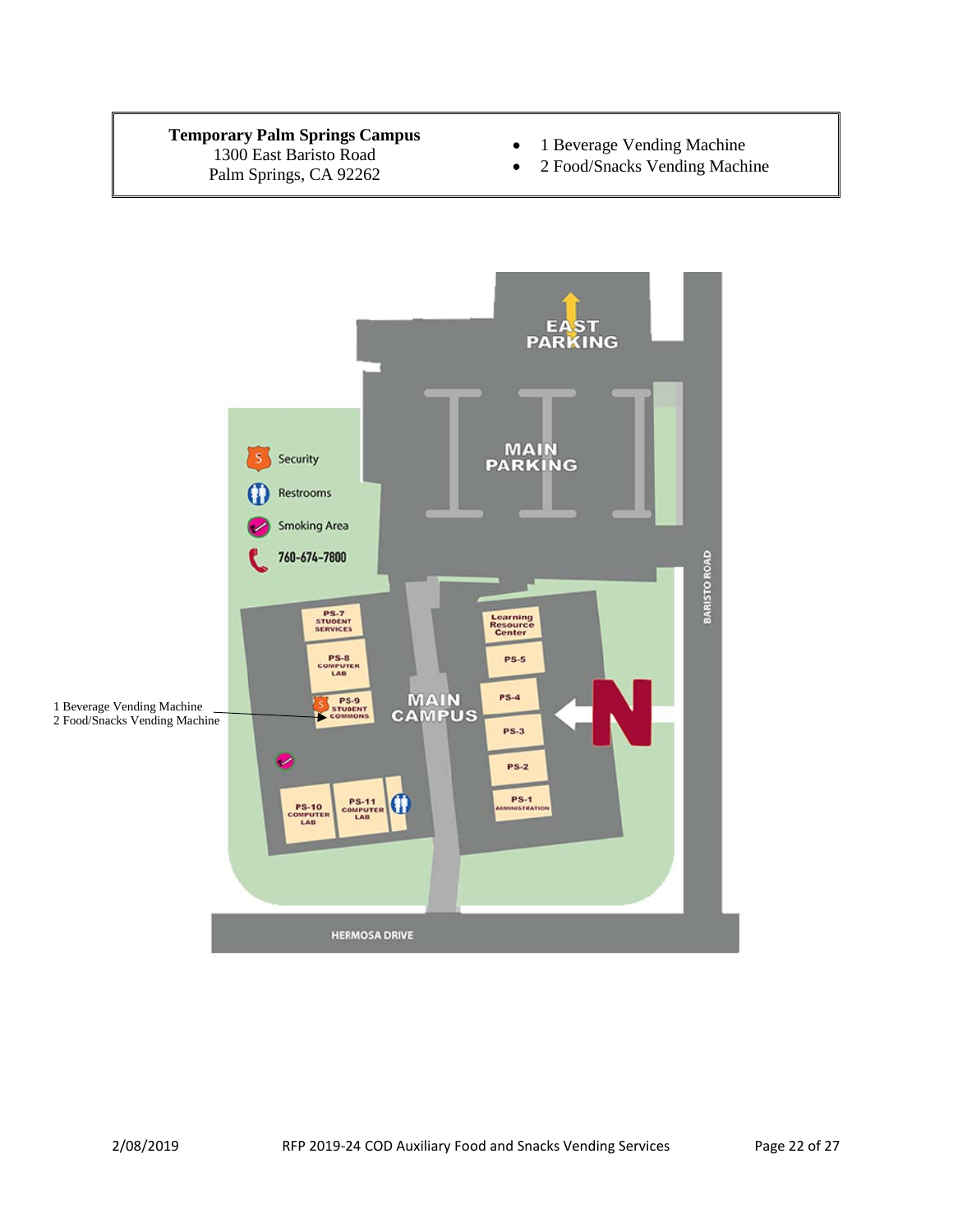**Desert Hot Springs Campus**

Edward L. Wenzlaff Education Center 11625 West Drive Desert Hot Springs, CA 92240

- 1 Beverage Vending Machine
- 1 Beverage & Food/Snacks Vending Machine

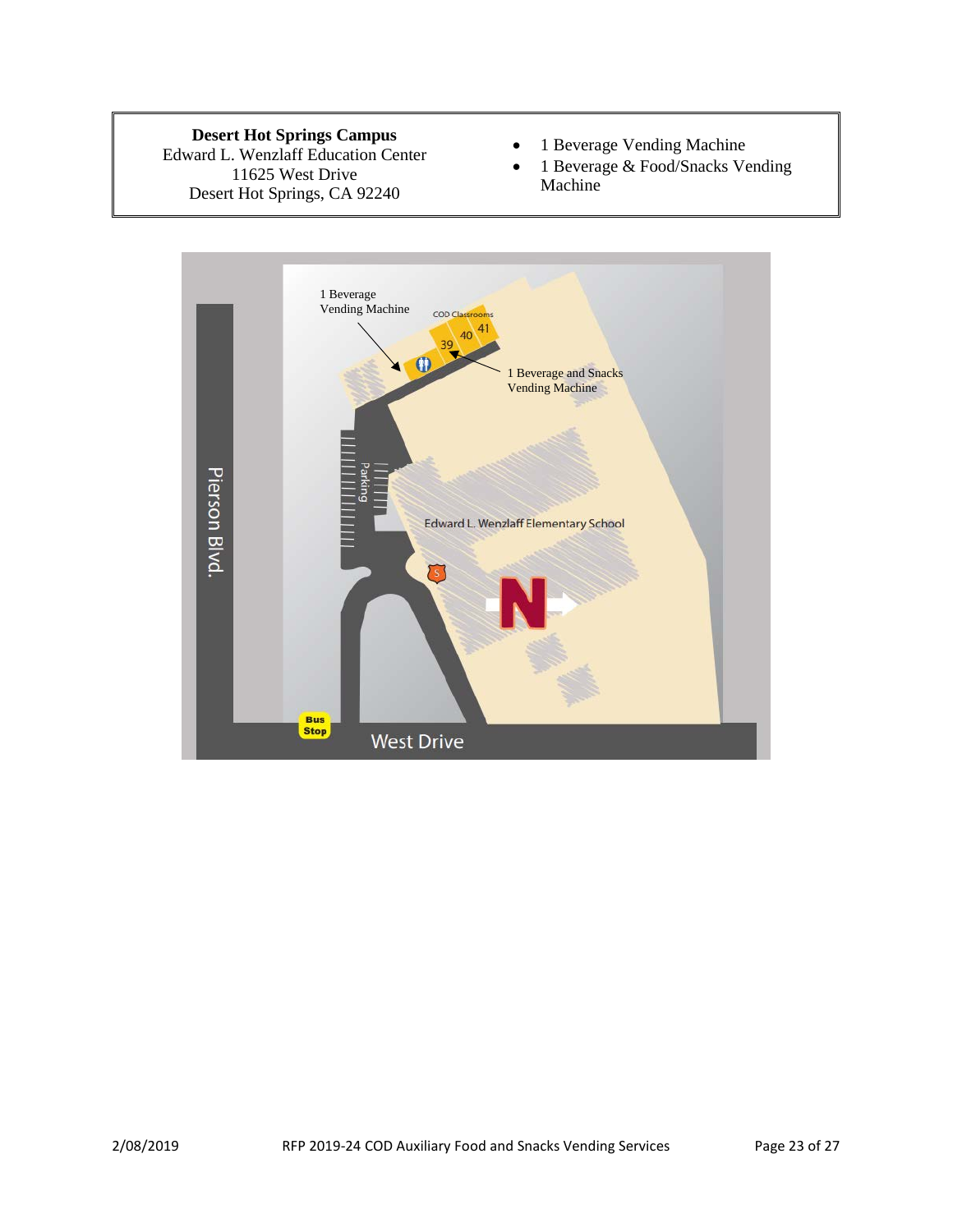# **ATTACHMENT "B"**

# **HOLD HARMLESS AGREEMENT**

<span id="page-23-0"></span>The Contractor agrees to and does hereby indemnify and hold harmless the District, its officers, agents, and employees from every claim or demand made, and every liability, loss, damages, or expense, or any nature whatsoever, which may be incurred by reason of:

Liability for damages for (1) death or bodily injury to persons, (2) injury to, loss or theft of property, or (3) any other loss, damage or expense arising under either (1) or (2) above, sustained by the Contractor or any person, firm or corporation employed by the Contractor upon or in connection with the work called for in this Agreement, except for liability resulting from the sole negligence, willful misconduct, or active negligence of the District, its officers, employees, agents or independent Contractors who are directly employed by the District; and

Any injury to or death of persons or damage to property caused by any act, neglect, default or omission of the Contractor, or any person, firm, or corporation employed by the Contractor, either directly or by independent contract, including all damages due to loss or theft, sustained by any person, firm or corporation, including the District, arising out of, or in any way connected with the work covered by this agreement, whether said injury or damage occurs either on or off school District property, if the liability arose from the negligence or willful misconduct of anyone employed by the Contractor, either directly or by independent contract.

The Contractor, at his own expense, cost, and risk, shall defend any and all actions, suits, or other proceedings that may be brought or instituted against the District, its officers, agents or employees, on any such claim, demand or liability, and shall pay or satisfy any judgment that may be rendered against the District, its officers, agents or employees in any action, suit or other proceedings as a result thereof.

#### SUBMITTED BY:

| DATE: |
|-------|

*In accordance with the Corporations Code of California, any contract entered into by any corporation with Desert Community College District shall be signed by two officers of the corporation: the president/CEO or any vice president AND the secretary or the treasurer/CFO or any assistant treasurer. If Contractor is a corporation, and signer is not an officer, attach certified copy of by-laws or resolution authorizing execution. If Contractor is a corporation, affix corporate seal. If signer is an agent, attach power of attorney. If Contractor is not an individual, list names of other persons authorized to bind the organization.*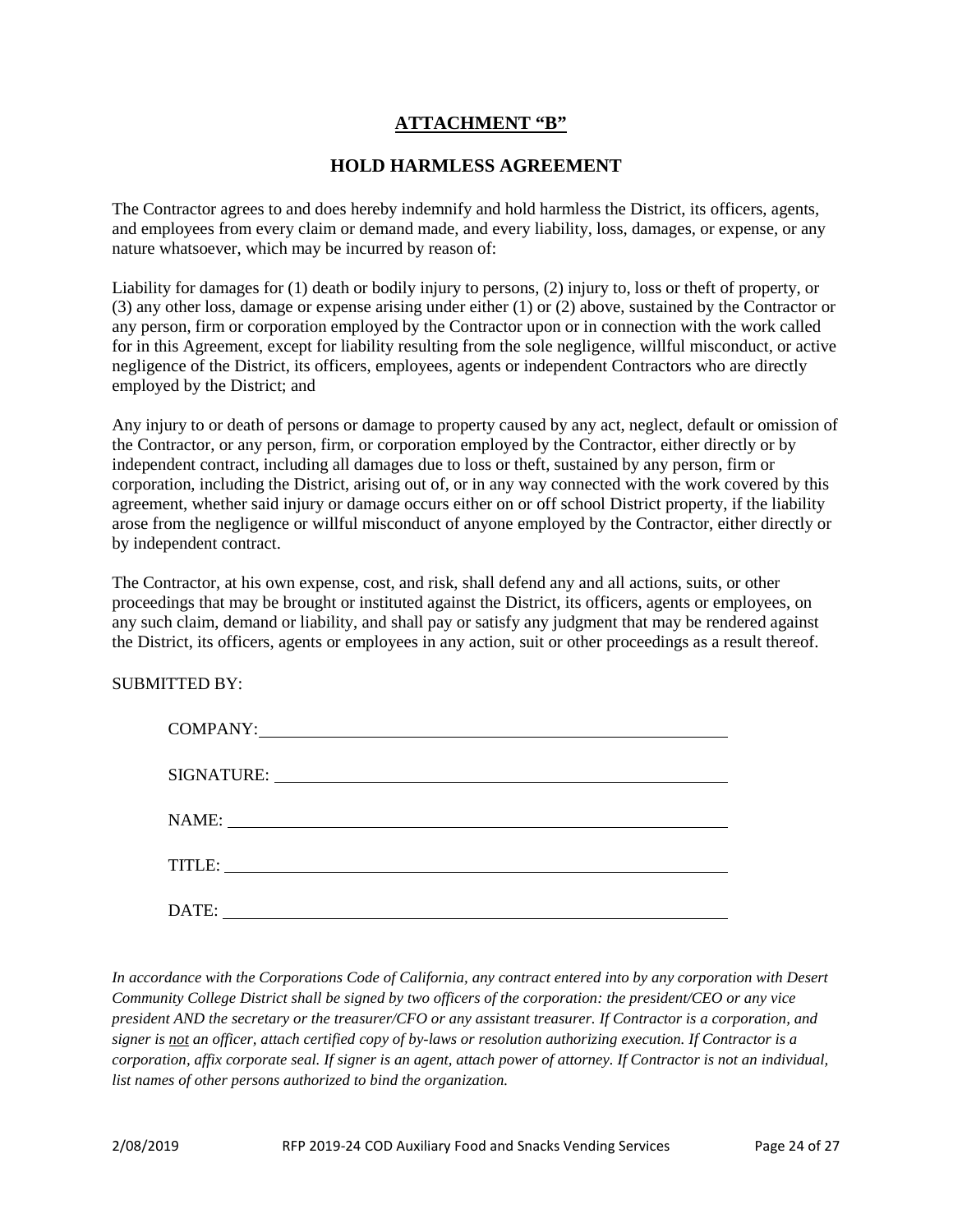# **ATTACHMENT "C"**

## **NONCOLLUSION AFFIDAVIT**

#### <span id="page-24-0"></span>STATE OF CALIFORNIA

| County of | , being first duly sworn, deposes and says that he/she is |
|-----------|-----------------------------------------------------------|
|           | ΩŤ                                                        |
| Title)    | (Name of Contractor)                                      |

the party making the foregoing proposal; that the proposal is not made in the interest of, or on behalf of, any undisclosed person, partnership, company, association, organization, or corporation; that the proposal is genuine and not collusive or sham; that the Contractor has not directly or indirectly colluded, conspired, connived, or agreed with any Contractor or anyone else to put in a sham proposal, or that anyone shall refrain from bidding; that the Contractor has not in any manner, directly or indirectly, sought by agreement, communication, or conference with anyone to fix the proposal price of the Contractor or any other Contractor, or to fix any overhead, profit, or cost element of the proposal price, or of that of any other Contractor, or to secure any advantage against the public body awarding the contract of anyone interested in the proposed contract; that all statements contained in the proposal are true; and, further, that the Contractor has not, directly or indirectly, submitted his or her price or any breakdown thereof, or the contents thereof, or divulged information of date relative thereto, or paid, and will not pay, any fee to any corporation, partnership, company association, organization, proposal depository, or to any member of agent thereof to effectuate a collusive or sham proposal.

> \_\_\_\_\_\_\_\_\_\_\_\_\_\_\_\_\_\_\_\_\_\_\_\_\_\_\_\_\_\_\_\_\_\_\_\_\_\_\_\_\_ (Signature)

> \_\_\_\_\_\_\_\_\_\_\_\_\_\_\_\_\_\_\_\_\_\_\_\_\_\_\_\_\_\_\_\_\_\_\_\_\_\_\_\_\_ (Typed Name)

SUBSCRIBED BEFORE ME on this \_\_\_\_\_\_\_\_day of \_\_\_\_\_\_\_, 20\_\_\_\_.

My Commission Expires: (Notary Public)

\_\_\_\_\_\_\_\_\_\_\_\_\_\_\_\_\_\_\_\_\_\_\_\_\_\_\_\_\_\_\_\_\_\_\_\_\_\_\_\_\_

\_\_\_\_\_\_\_\_\_\_\_\_\_\_\_\_\_\_\_\_\_\_\_\_\_\_\_\_\_\_\_\_\_\_\_\_\_\_\_\_\_ (Expiration Date)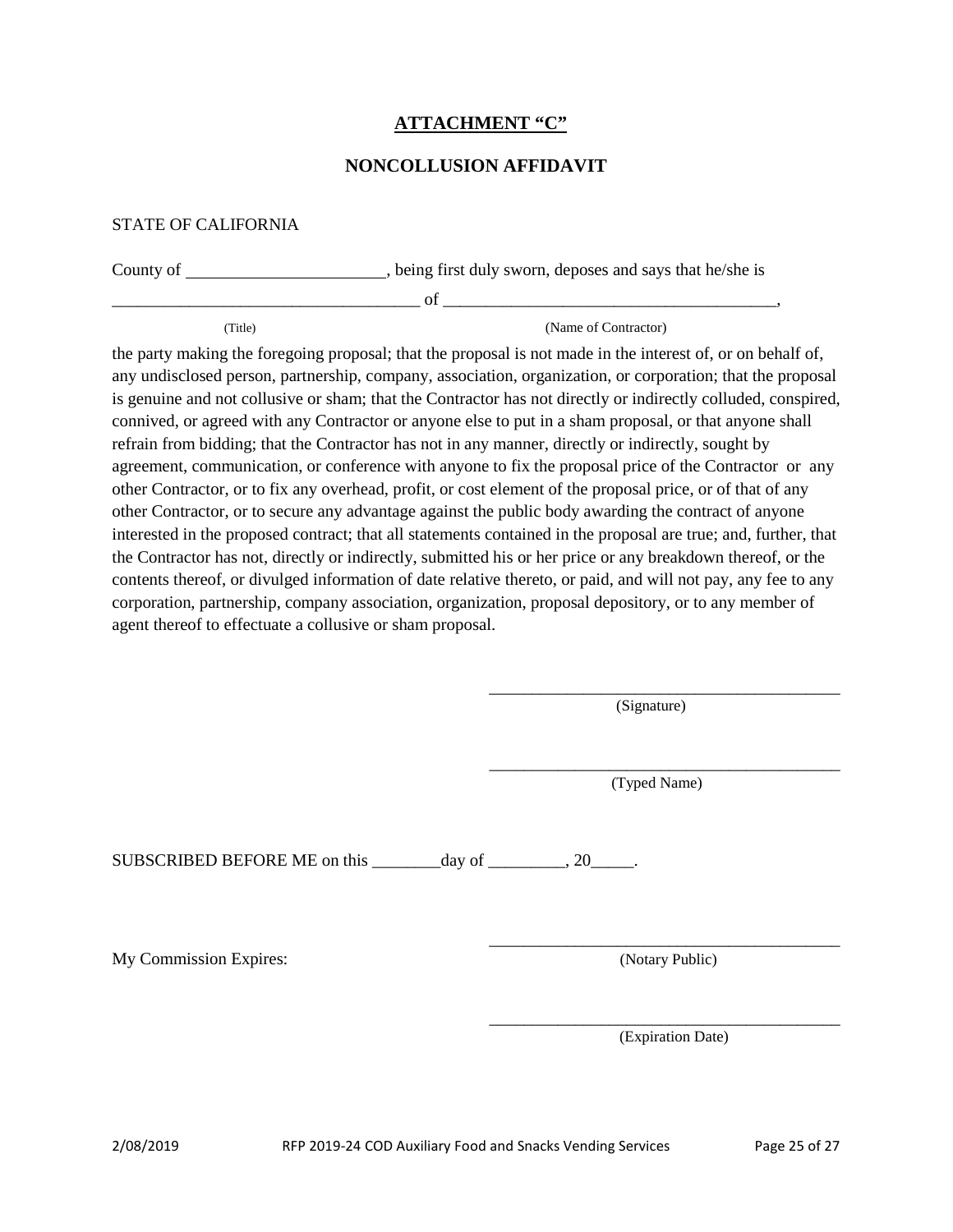# **ATTACHMENT "D"**

# **CERTIFICATE REGARDING WORKERS' COMPENSATION**

<span id="page-25-0"></span>Labor Code Section 3700 in relevant part provides:

Every employer except the State shall secure the payment of compensation in one or more of the following ways:

- 1. By being insured against liability to pay compensation by one or more insurers duly authorized to write compensation insurance in this State.
- 2. By securing from the Director of Industrial Relations a certificate of consent to self- insure, which may be given upon furnishing proof satisfactory to the Director of Industrial Relations, of ability to self-insure and to pay any compensation that may become due to employees.

I am aware of the provisions of Labor Code Section 3700 which require every employer to be insured against liability for workers' compensation or to undertake self-insurance in accordance with the provisions of that code, and I will comply with such provision before commencing the performance of the work of this contract.

> \_\_\_\_\_\_\_\_\_\_\_\_\_\_\_\_\_\_\_\_\_\_\_\_\_\_\_\_\_\_\_\_\_\_\_\_\_\_\_\_\_\_\_\_ Proper Name of Contractor

> \_\_\_\_\_\_\_\_\_\_\_\_\_\_\_\_\_\_\_\_\_\_\_\_\_\_\_\_\_\_\_\_\_\_\_\_\_\_\_\_\_\_\_\_

By: \_\_\_\_\_\_\_\_\_\_\_\_\_\_\_\_\_\_\_\_\_\_\_\_\_\_\_\_\_\_\_\_\_\_\_\_\_\_\_\_\_\_\_\_